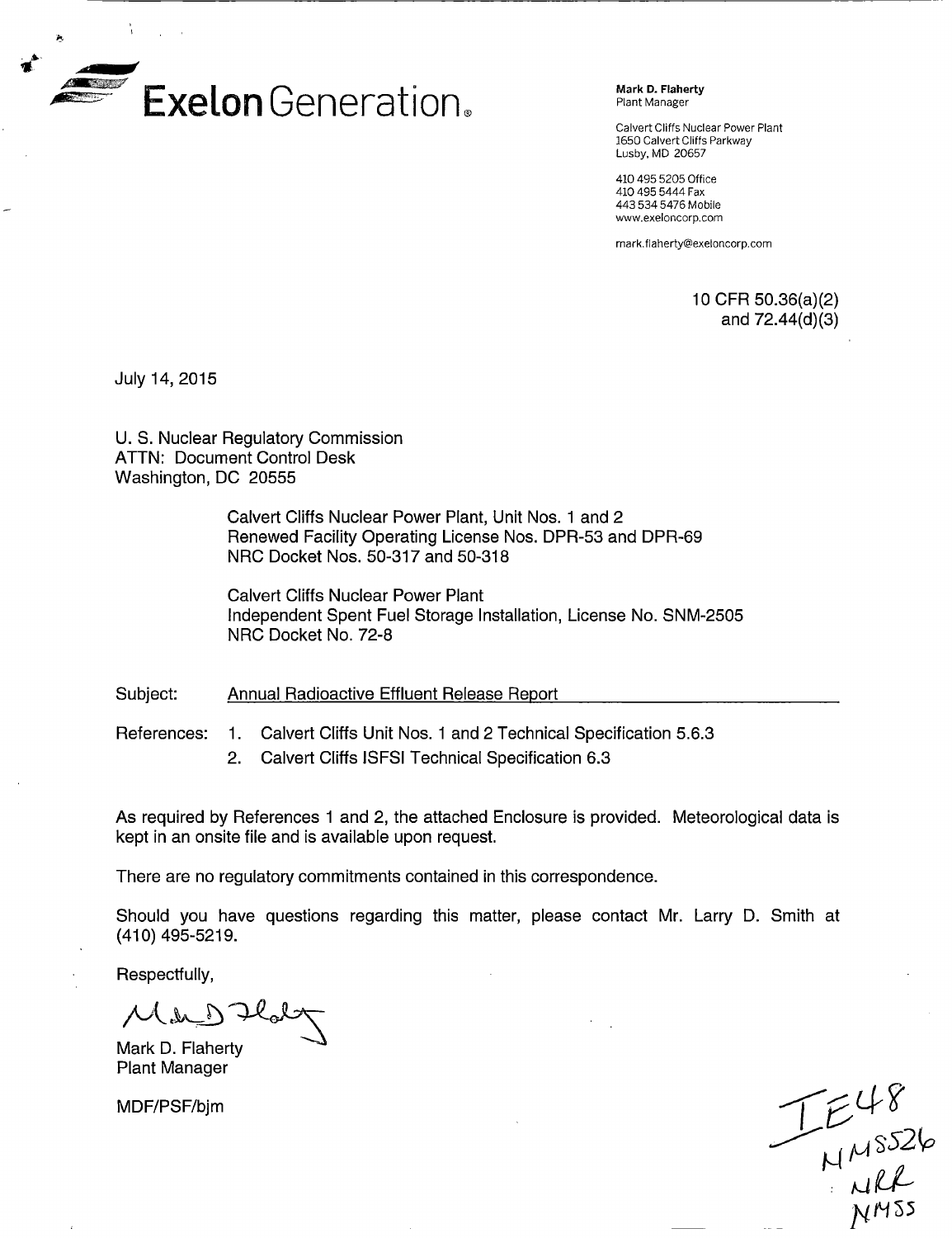Document Control Desk July 14, 2015 Page 2

 $\bar{L}$ 

Enclosure: Annual Radioactive Effluent Release Report for Calvert Cliffs Nuclear Power Plant and Independent Spent Fuel Storage Installation-2014

cc: NRC Project Manager, Calvert Cliffs NRC Regional Administrator, Region I NRC Resident Inspector, Calvert Cliffs

S. Gray, MD-DNR Director, NMSS J. Folkwein, ANI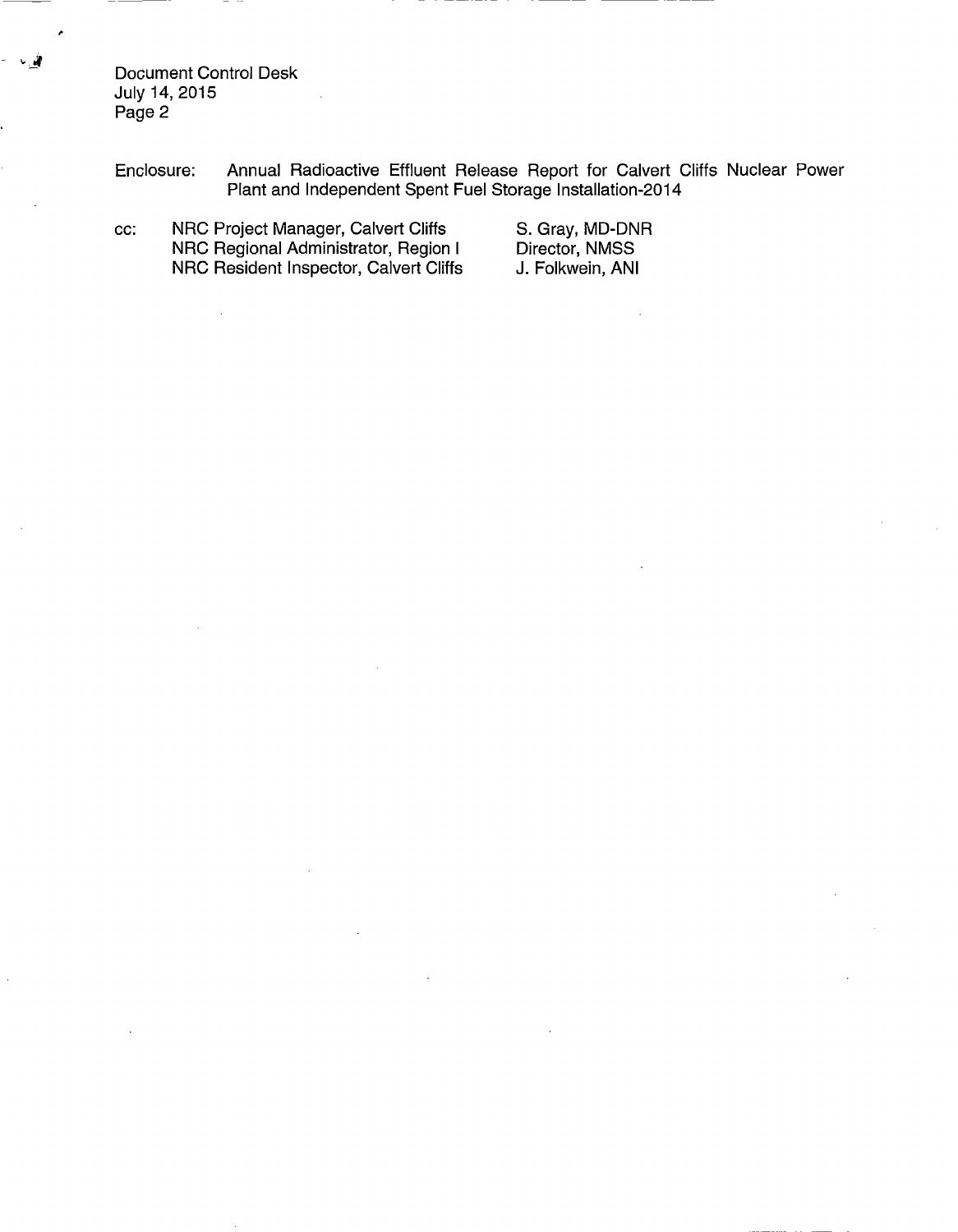# **ENCLOSURE**

Annual Radioactive Effluent Release Report for Calvert Cliffs Nuclear

Power Plant and Independent Spent Fuel Storage Installation-2014

This report covers the period January 1, 2014 to December 31, 2014 for the Calvert Cliffs Nuclear Power Plant

This report covers the period June 1, 2014 to May 31, 2015 for the Independent Spent Fuel Storage Installation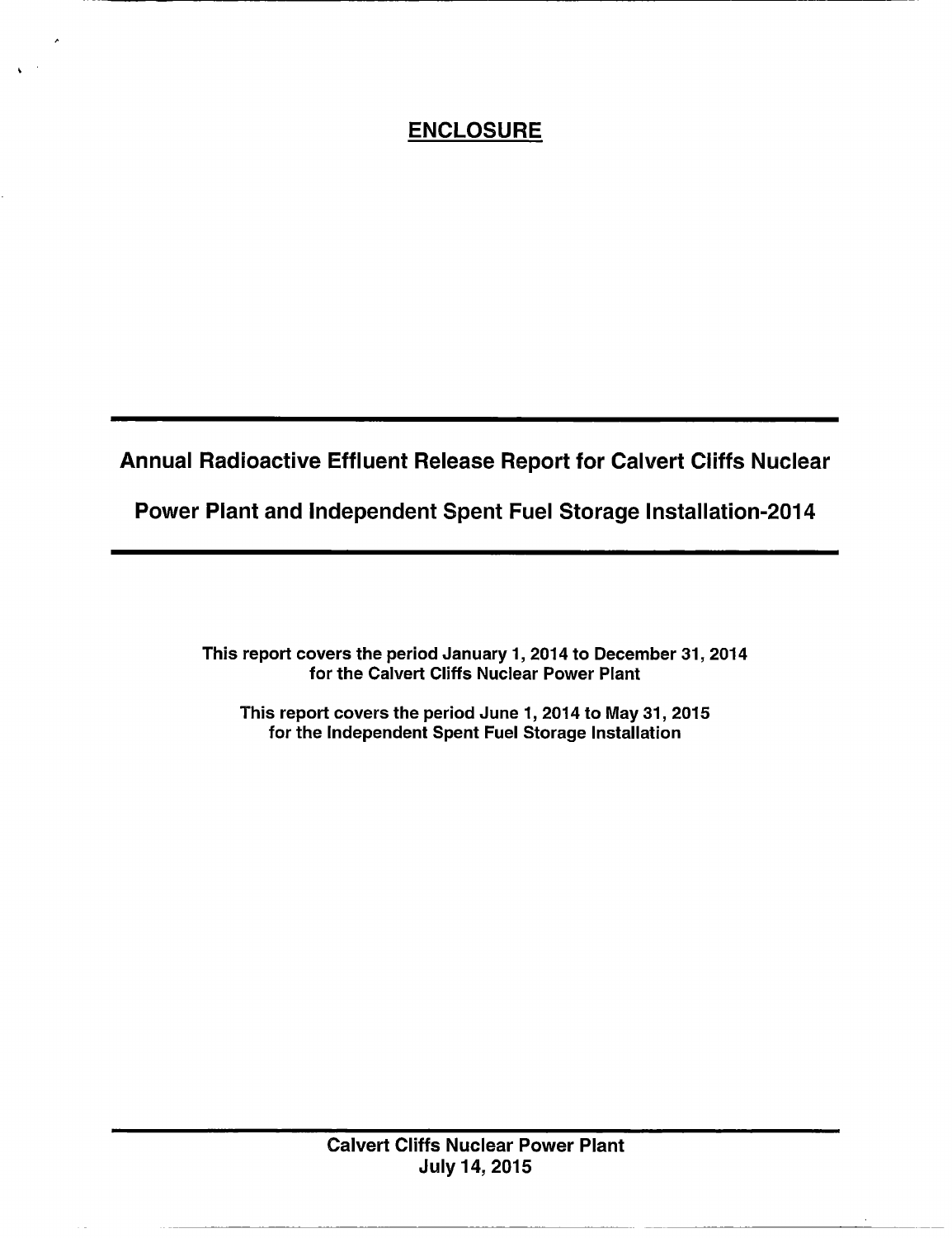#### **CALVERT CLIFFS NUCLEAR POWER PLANT AND**

#### **INDEPENDENT SPENT FUEL STORAGE INSTALLATION**

### **RADIOACTIVE EFFLUENT RELEASE ANNUAL REPORT** - **2014**

Facility - Calvert Cliffs Nuclear Power Plant and Independent Spent Fuel Storage Installation Licensee - Calvert Cliffs Nuclear Power Plant, LLC

This report covers the period January 1, 2014 to December 31, 2014 for Calvert Cliffs Nuclear Power Plant.

This report covers the period June 1, 2014 to May 31, 2015 for the Independent Spent Fuel Storage Installation.

#### I. **REGULATORY LIMITS**

### A. Fission and Activation Gases

- 1. The instantaneous release rate of noble gases in gaseous effluents shall not result in a site boundary dose rate greater than 500 mrem/year to the whole body or greater than 3000 mrem/year to the skin (Offsite Dose Calculation Manual (ODCM) Rev. 0802, 3.11.2.1).
- 2. Gaseous Radwaste Treatment System and the Ventilation Exhaust Treatment System shall be used to reduce gaseous emissions when the calculated gamma-air dose due to gaseous effluents exceeds 1.20 mRad or the calculated beta-air dose due to gaseous effluents exceeds 2.4 mRad at the site boundary in a 92 day period (ODCM 3.11.2.4).
- 3. The air dose at the site boundary due to noble gases released in gaseous effluents shall not exceed (ODCM 3.11.2.2):
	- 10 mRad/qtr, gamma-air
	- 20 mRad/qtr, beta-air
	- 20 mRad/year, gamma-air
	- 40 mRad/year, beta-air
- 4. All of the above parameters are calculated according to the methodology specified in the ODCM.
- B. Iodines and Particulates with Half Lives Greater than Eight Days
	- 1. The instantaneous release rate of iodines and particulates in gaseous effluents shall not result in a site boundary dose-rate in excess of 1500 mrem/year to any organ (ODCM 3.11.2.1).
	- 2. The Gaseous Radwaste Treatment System and the Ventilation Exhaust Treatment System shall be used to reduce radioactive materials in gaseous effluents when calculated doses exceed 1.8 mrem to any organ in a 92 day period at or beyond the site boundary (ODCM 3.11.2.4).

2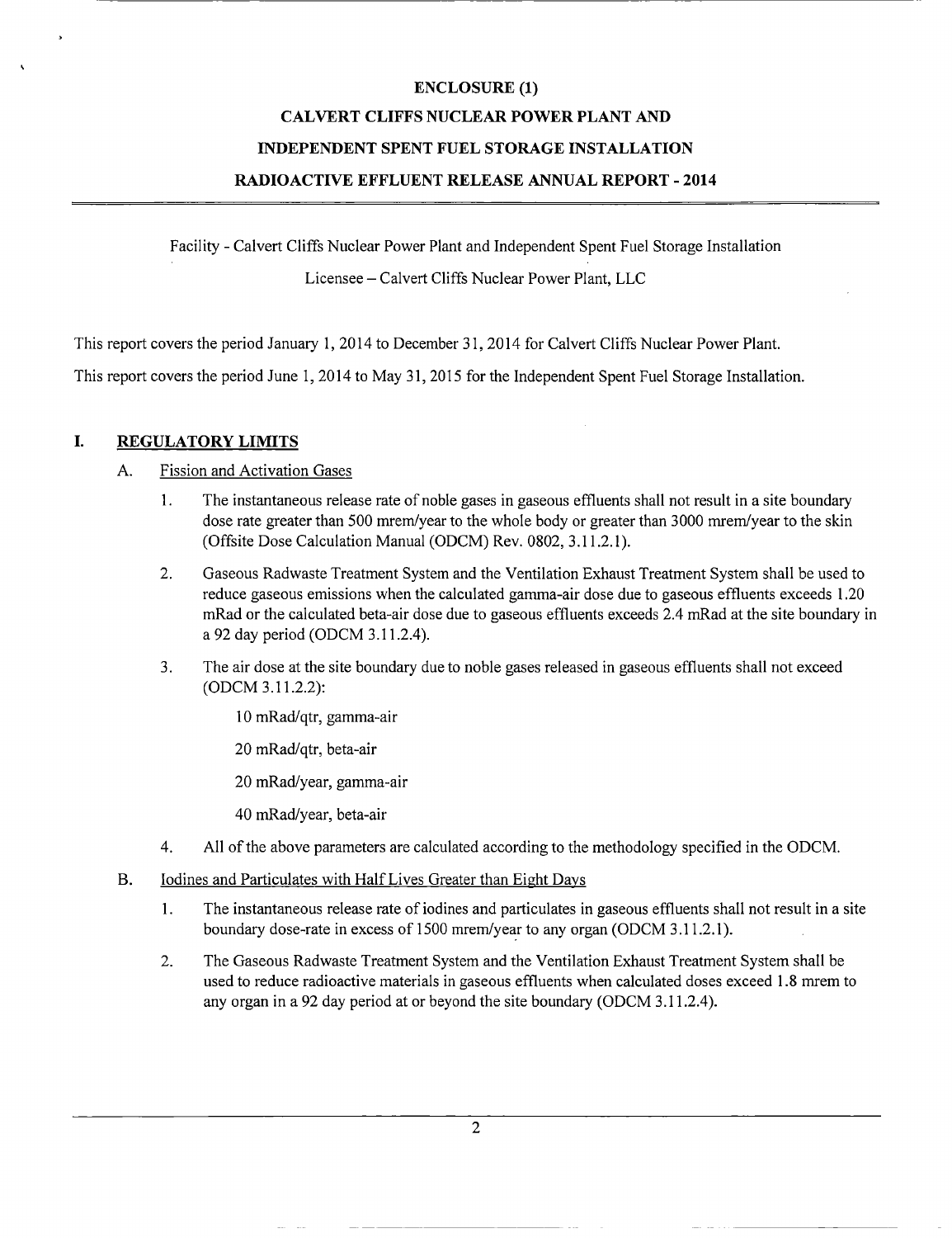### **CALVERT CLIFFS NUCLEAR POWER PLANT AND**

#### **INDEPENDENT SPENT FUEL STORAGE INSTALLATION**

#### **RADIOACTIVE EFFLUENT RELEASE ANNUAL REPORT** - **2014**

3. The dose to a member of the public at or beyond the site boundary from iodine-131 and particulates with half-lives greater than eight days in gaseous effluents shall not exceed (ODCM 3.11.2.3):

15 mrem/qtr, any organ

30 mrern/year, any organ

less than 0.1% of the above limits as a result of burning contaminated oil.

- 4. All of the above parameters are calculated according to the methodology specified in the ODCM.
- C. Liquid Effluents
	- 1. The concentrations of radionuclides in liquid effluents from the plant shall not exceed the values specified in 10 CFR Part 20, Appendix B, Table II, Column 2 for unrestricted areas (ODCM 3.11.1.1).
	- 2. The liquid radwaste treatment system shall be used to reduce the concentration of radionuclides in liquid effluents from the plant when the calculated dose to unrestricted areas exceeds 0.36 mrem to the whole body, or 1.20 mrem to any organ in a 92 day period (ODCM 3.11.1.3).
	- 3. The dose to a member of the public in unrestricted areas shall not exceed (ODCM 3.11.1.2):

3 mrem/qtr, total body

10 mrern/qtr, any organ

6 mrem/year, total body

20 mrem/year, any organ

4. All liquid dose parameters are calculated according to the methodology specified in the ODCM.

#### **II. MAXIMUM PERMISSIBLE CONCENTRATIONS**

A. Fission and Activation Gases

Prior to the batch release of gaseous effluents, a sample of the source is collected and analyzed by gamma spectroscopy for the principal gamma emitting radionuclides. The identified radionuclide concentrations are evaluated and an acceptable release rate is determined to ensure that the dose rate limits of ODCM 3.11.2.1 are not exceeded.

#### B. Iodines and Particulates with Half Lives Greater than Eight Days

Compliance with the dose rate limitations for iodines and particulates is demonstrated by analysis of the charcoal and particulate samples of the station main vents. The charcoal samples are analyzed by gamma spectroscopy for quantification of radioiodine. The particulate samples are analyzed by gamma spectroscopy for quantification of particulate radioactive material. All of the above parameters are calculated according to the methodology specified in the ODCM.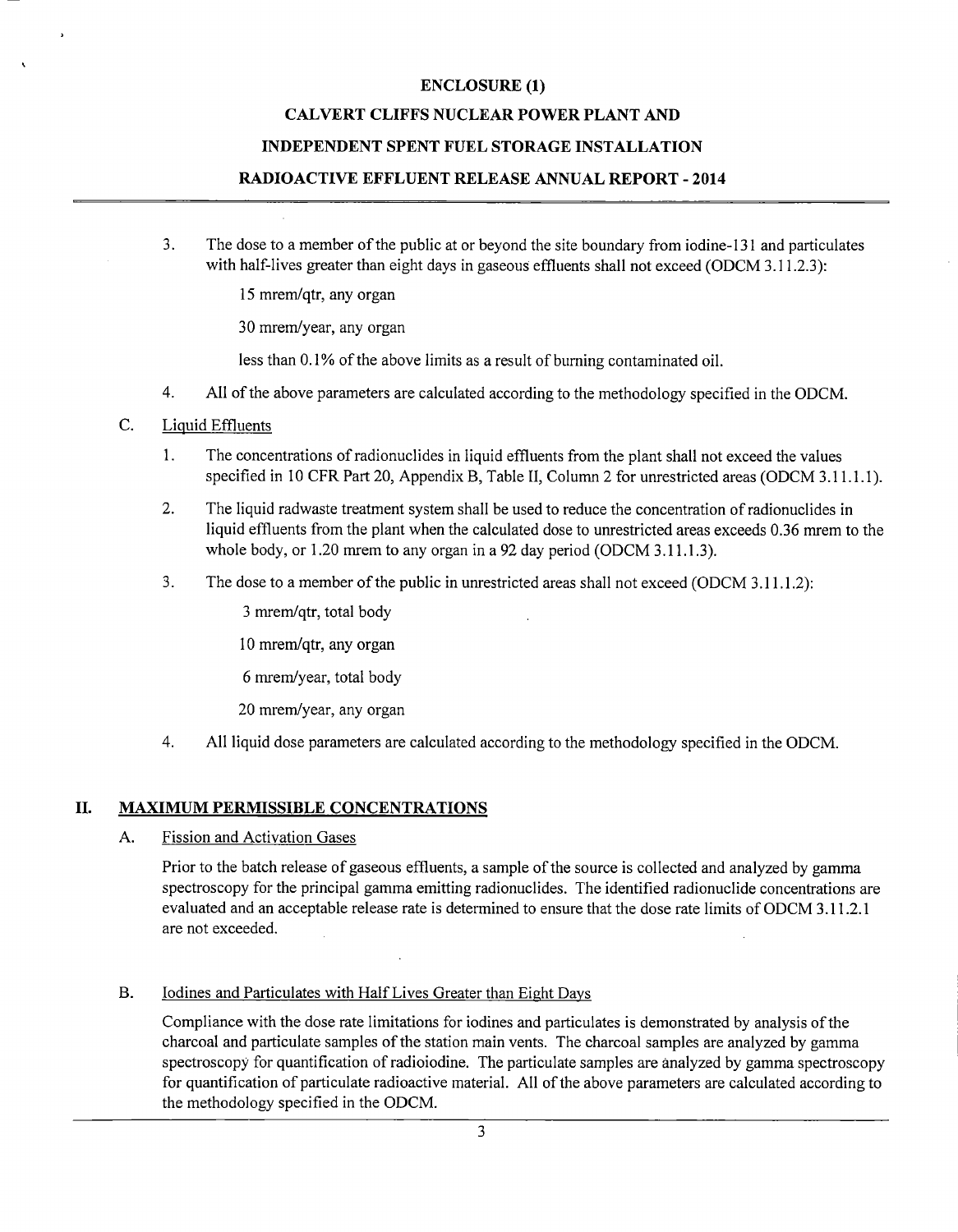### **CALVERT CLIFFS NUCLEAR POWER PLANT AND**

#### **INDEPENDENT SPENT FUEL STORAGE INSTALLATION**

#### **RADIOACTIVE EFFLUENT RELEASE ANNUAL REPORT** - **2014**

#### C. Liquid Effluents

The Maximum Permissible Concentrations (MPCs) used for radioactive materials released in liquid effluents are in accordance with ODCM 3.11.1.1 and the values from 10 CFR Part 20, Appendix B, Table II, Column 2 including applicable table notes. In all cases, the more restrictive (lower) MPC found for each radionuclide is used regardless of solubility.

### **III. TECHNICAL SPECIFICATION REPORTING REOUIREMENTS**

#### A. Calvert Cliffs Nuclear Power Plant (CCNPP), Technical Specification *5.6.3*

1. 2014 Offsite Dose Due to Carbon-14

Dose due to Carbon-14 in gaseous effluents was calculated using the following conditions:

- a. C-14 released to the atmosphere: 18.53 Curies of C-14 from Unit 1 and 20.44 curies from Unit 2.
- b. Release was consistent throughout the year.
- c. Carbon-14 release values were estimated using the methodology included in the Electric Power Research Institute (EPRI) Technical Report 1021106, using the 2014 Calvert Cliffs Nuclear Power Plant assumed parameters of normalized Carbon-14 production rate of 3.822 Ci/GWt-yr, a gaseous release fraction of 0.98, a Carbon-14 carbon dioxide fraction of 0.30, a reactor power rating of 2737 MWt for Unit 1 and 2737 MWt for Unit 2, and equivalent full power operation of 323.18 days for Unit 1 and 356.64 days for Unit 2.
- d. Meteorological dispersion factor (X/Q) at the nearest residence and garden location at 1.1 miles in the southwest meteorological sector and to the hypothetical maximally exposed member of the public (child) is  $3.38E-7$  sec/m<sup>3</sup>.
- e. Pathways considered were inhalation and leafy vegetation ingestion.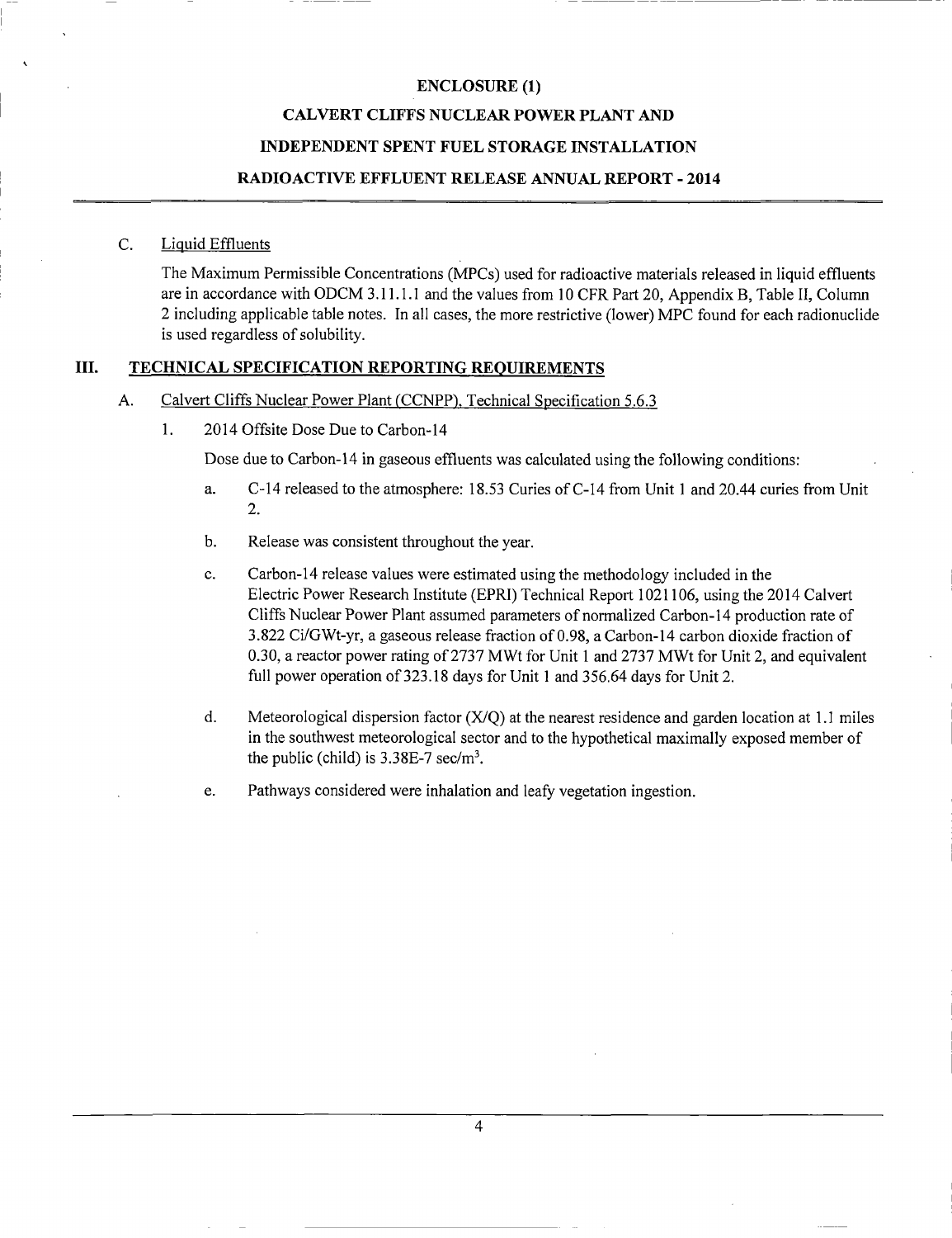### **CALVERT CLIFFS NUCLEAR POWER PLANT AND**

#### **INDEPENDENT SPENT FUEL STORAGE INSTALLATION**

#### **RADIOACTIVE EFFLUENT RELEASE ANNUAL REPORT** - **2014**

### 2. 2014 Dose Assessment Summary

|                                                                                                                 | <b>Quarter 1</b> | <b>Quarter 2</b> | <b>Quarter 3</b> | <b>Quarter 4</b> | Yearly   |
|-----------------------------------------------------------------------------------------------------------------|------------------|------------------|------------------|------------------|----------|
| <b>Liquid Effluent Dose</b><br>Limit, Total Body                                                                | 3 mrem.          | 3 mrem           | 3 mrem           | 3 mrem           | 6 mrem   |
| <b>Total Body Dose</b>                                                                                          | 6.61E-04         | 2.89E-04         | 4.43E-04         | 3.74E-04         | 1.77E-03 |
| % of Limit                                                                                                      | 2.20E-02         | 9.63E-03         | 1.48E-02         | 1.25E-02         | 2.94E-02 |
| <b>Liquid Effluent Dose</b><br>Limit, Any Organ                                                                 | 10 mrem          | 10 mrem          | 10 mrem          | 10 mrem          | 20 mrem  |
| Organ Dose                                                                                                      | 1.02E-03         | 6.80E-04         | 7.09E-04         | 4.18E-04         | 2.50E-03 |
| % of Limit                                                                                                      | 1.02E-02         | 6.80E-03         | 7.09E-03         | 4.18E-03         | 1.25E-02 |
| <b>Gaseous Effluent</b><br>Dose Limit, Gamma<br>Air                                                             | 10 mrad          | 10 mrad          | 10 mrad          | 10 mrad          | 20 mrad  |
| <b>Gamma Air Dose</b>                                                                                           | 3.29E-04         | 4.03E-05         | 3.66E-05         | 2.41E-05         | 4.30E-04 |
| % of Limit                                                                                                      | 3.29E-03         | 4.03E-04         | 3.66E-04         | 2.41E-04         | 2.15E-03 |
| <b>Gaseous Effluent</b><br>Dose Limit, Beta Air                                                                 | 20 mrad          | 20 mrad          | 20 mrad          | 20 mrad          | 40 mrad  |
| <b>Beta Air Dose</b>                                                                                            | 1.09E-03         | 2.44E-04         | 1.22E-03         | 3.99E-05         | 2.59E-03 |
| % of Limit                                                                                                      | 5.44E-03         | 1.22E-03         | 6.08E-03         | 2.00E-04         | 6.47E-03 |
| <b>Gaseous Effluent</b><br>Dose Limit, Any Organ<br>(Iodine, Tritium,<br>Particulates with >8 day<br>half-life) | 15 mrem          | 15 mrem          | 15 mrem          | 15 mrem          | 30 mrem  |
| Organ Dose                                                                                                      | 2.30E-03         | 4.65E-04         | 3.22E-04         | 2.49E-04         | 3.18E-03 |
| % of Limit                                                                                                      | 1.54E-02         | 3.10E-03         | 2.14E-03         | 1.66E-03         | 1.06E-02 |
| <b>Total Body Dose</b>                                                                                          | 2.27E-04         | 3.67E-04         | 2.26E-04         | 2.49E-04         | 1.07E-03 |
| <b>Skin Dose</b>                                                                                                |                  |                  |                  |                  | 2.00E-03 |
| C-14 Total Body/Organ                                                                                           |                  |                  | mrem             |                  |          |
| <b>Bone Dose</b>                                                                                                | 8.51E-03         | 1.10E-02         | 1.12E-02         | 1.13E-02         | 4.21E-02 |
| <b>Total Body Dose</b>                                                                                          | 1.67E-03         | 2.16E-03         | 2.20E-03         | 2.22E-03         | 8.24E-03 |

The controlling pathway was the fish and shellfish pathway with adult as the controlling age group and the GI-LLI representing the organ with the highest calculated dose during the calendar year of 2014.

<sup>2</sup> The controlling pathway was the infant-thyroid pathway representing the organ with the highest calculated dose during the calendar year of 2014. There is currently no milk pathway.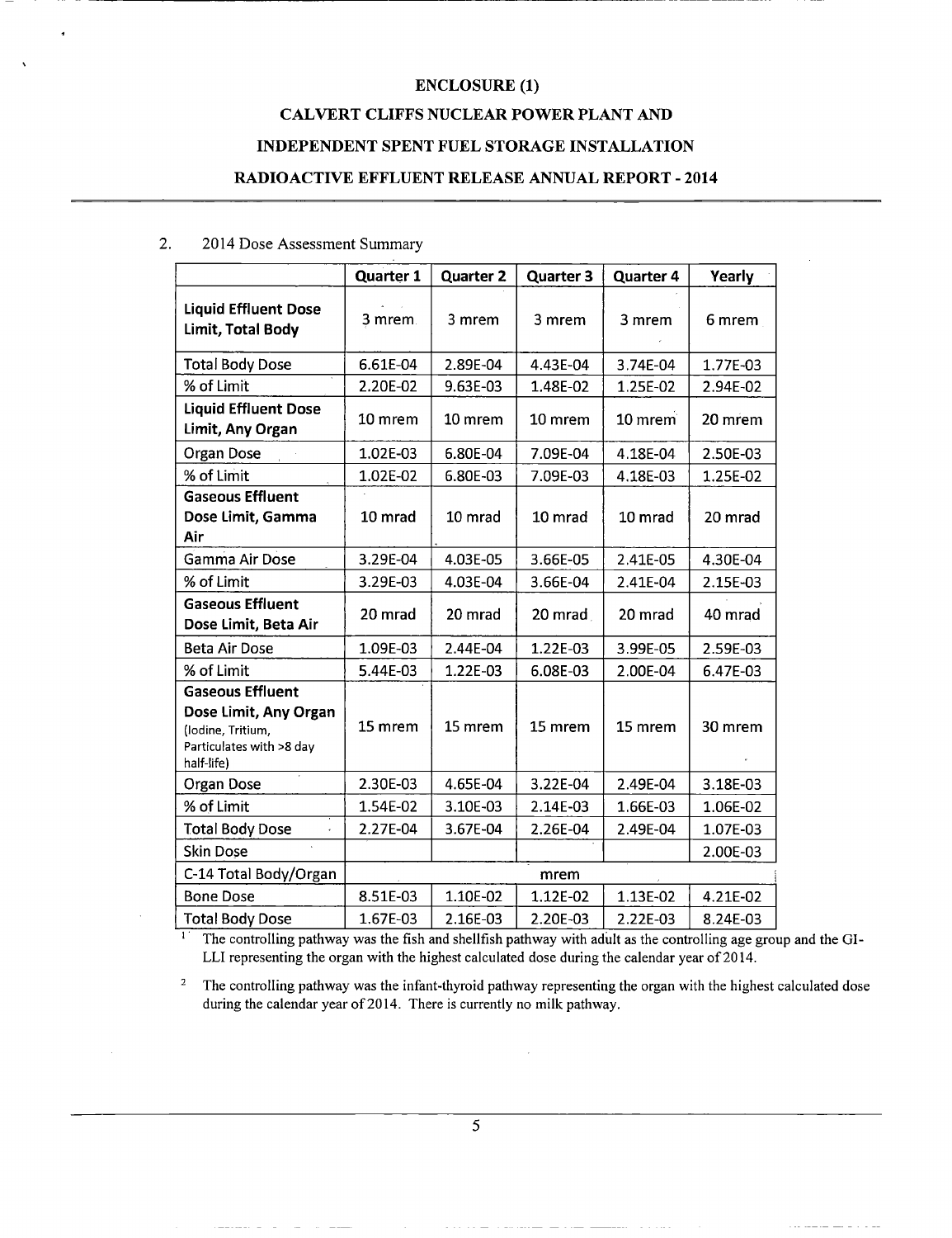# **ENCLOSURE (1) CALVERT CLIFFS NUCLEAR POWER PLANT AND INDEPENDENT SPENT FUEL STORAGE INSTALLATION RADIOACTIVE EFFLUENT RELEASE ANNUAL REPORT** - **2014**

#### **3. 40 CFR** 190 Total Dose Compliance

Based upon the calendar year 2014 and the ODCM calculations, the maximum exposed individual would receive 0.18% of the allowable dose. During the calendar year 2014, there were no on-site sources of direct radiation that would have contributed to a significant or measurable off-site dose. The direct radiation contribution is measured by both on-site and off-site thermoluminescent dosimeters (TLDs). The results of these measurements did not indicate any statistical increase in the off-site radiation doses attributable to on-site sources. Therefore, no increase in the calculated offsite dose is attributed to the direct exposure from on-site sources. A more detailed evaluation may be found in the Annual Radiological Environmental Operating Report.

|                   | <b>Whole Body</b> | <b>Thyroid</b> | Any Other Organ |
|-------------------|-------------------|----------------|-----------------|
| <b>Dose Limit</b> | 25 mrem           | 75 mrem        | 25 mrem         |
| Liquid            | 1.77E-03          | 1.15E-03       | 2.03E-03        |
| Gas               | 1.07E-03          | 3.18E-03       | 3.20E-04        |
| $C-14$            | 8.24E-03          |                | 4.21E-02        |
| <b>Dose</b>       | 1.11E-02          | 4.33E-03       | 4.45E-02        |
| % of Limit        | 4.43E-02          | 5.77E-03       | 1.78E-01        |

**EPA 40CFR190 Individual in the Unrestricted Area**

**Child bone dose was used for Any Other Organ due to C-14**

4. Solid Waste Report Requirements

During 2014, the types of radioactive solid waste shipped from Calvert Cliffs were dry compressible waste, spent resins, and cartridge filters which were shipped in either High Integrity Containers (HICs) within NRC approved casks, Sea/Land containers, or steel boxes. Appendix A provides a detailed breakdown of the waste shipments for 2014 per Technical Specification *5.6.3.* At CCNPP, methods of waste and materials segregation are used to reduce the volume of solid waste shipped offsite for processing, volume reduction, and burial.

*5.* Offsite Dose Calculation Manual (ODCM) and Process Control Program (PCP) Changes

The ODCM and PCP were not revised in 2014.

### B. Radioactive Effluent Monitoring Instrumentation

- 1. For 2014, inoperable gaseous effluent monitors were returned to service within 30 days in accordance with section 3.3.3.9 of the Offsite Dose Calculation Manual.
- 2. For 2014, inoperable liquid effluent monitors were returned to service within 30 days in accordance with section 3.3.3.10 of the Offsite Dose Calculation Manual.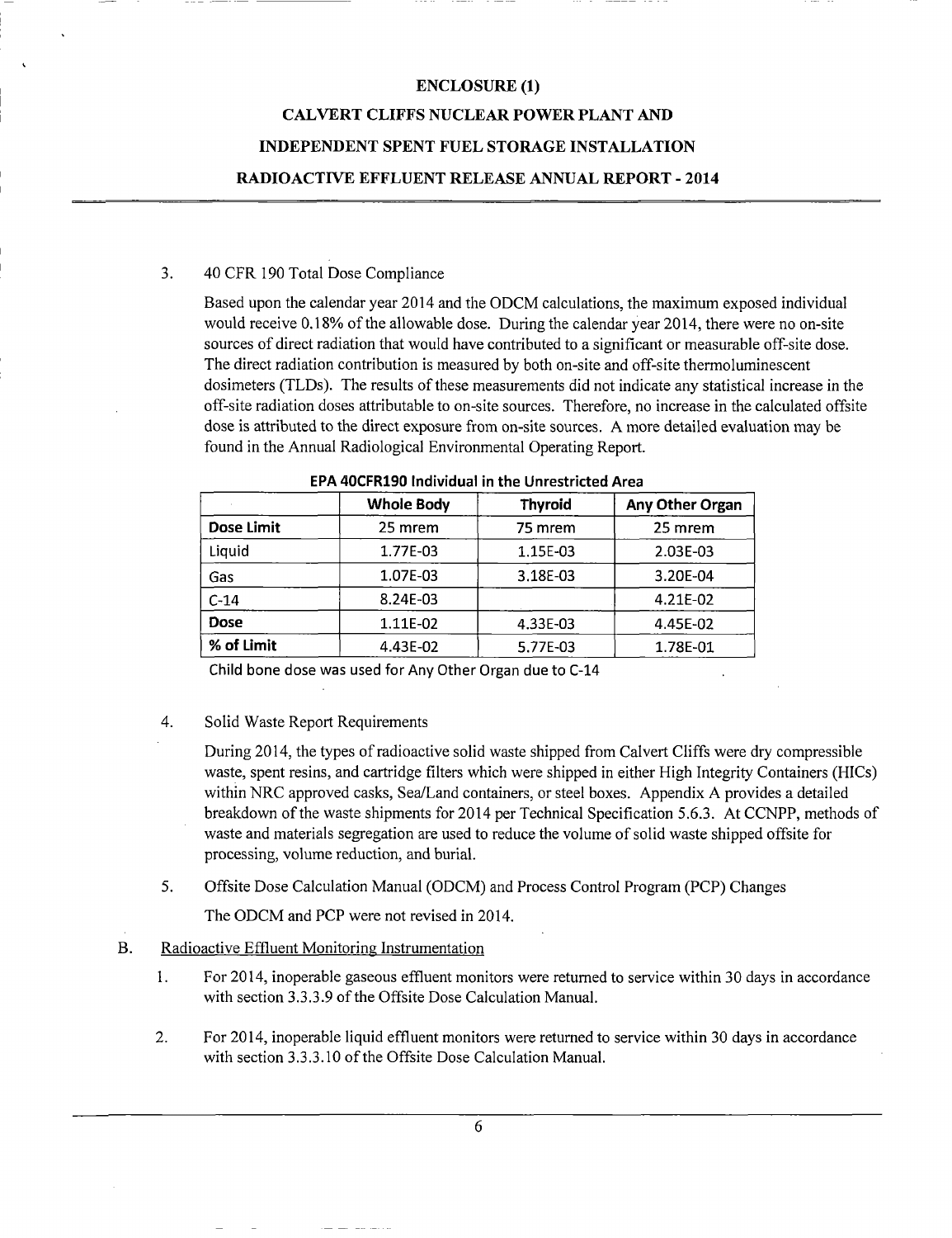#### **CALVERT CLIFFS NUCLEAR POWER PLANT AND**

#### **INDEPENDENT SPENT FUEL STORAGE INSTALLATION**

### **RADIOACTIVE EFFLUENT RELEASE ANNUAL REPORT** - **2014**

#### C. Independent Spent Fuel Storage Installation (ISFSI). ISFSI Technical Specification 6.3

Four casks of spent fuel were transferred to the ISFSI during the reporting period. No quantity of radionuclides was released to the environment during the ISFSI operation in 2014. Additional information regarding the ISFSI radiological environmental monitoring program is included in the Annual Radiological Environmental Operation Report.

### lV. **AVERAGE ENERGY**

Not Applicable.

### V. MEASUREMENTS AND **APPROXIMATIONS AND TOTAL RADIOACTIVITY**

### A. Fission and Activation Gases

1. Batch Releases

Prior to each batch release of gas from a pressurized waste gas decay tank or containment, a sample is collected and analyzed by gamma spectroscopy using a germanium detector for the principal gamma emitting noble gas radionuclides. The total activity released is based on the pressure/volume relationship (gas laws). The Plant Vent Stack Radiation Monitor typically monitors containment releases, and the values from the radiation monitor may be used to assist in the calculation of activity discharged from containment during venting. Carbon-14 is estimated per section III.A. 1.

### 2. Continuous Releases

A gas sample is collected at least weekly from the main vents and analyzed by gamma spectroscopy using a germanium detector for the principal gamma emitting noble gas radionuclides. The total activity released for the week is based on the total sample activity decay corrected to the sample time multiplied by the main vent flow for the week. The Plant Vent Stack Radiation Monitor continuously measures routine plant vent stack releases, per design, and the values from the radiation monitor may be used to assist in the calculation of activity discharged in routine plant vent stack discharges.

During each containment purge, a gas sample is collected and analyzed by gamma spectroscopy using a germanium detector to determine the concentration of principal gamma emitting noble gas radionuclides inside containment. Total activity released during a containment purge is based on continuous radiation monitor responses, grab samples, and purge fan flow rate.

A monthly composite sample is collected from the main vents and analyzed by liquid scintillation for tritium. The total tritium release for the month is based on the sample analysis and the main vent flow.

Carbon-14 is estimated per section III.A. 1.

7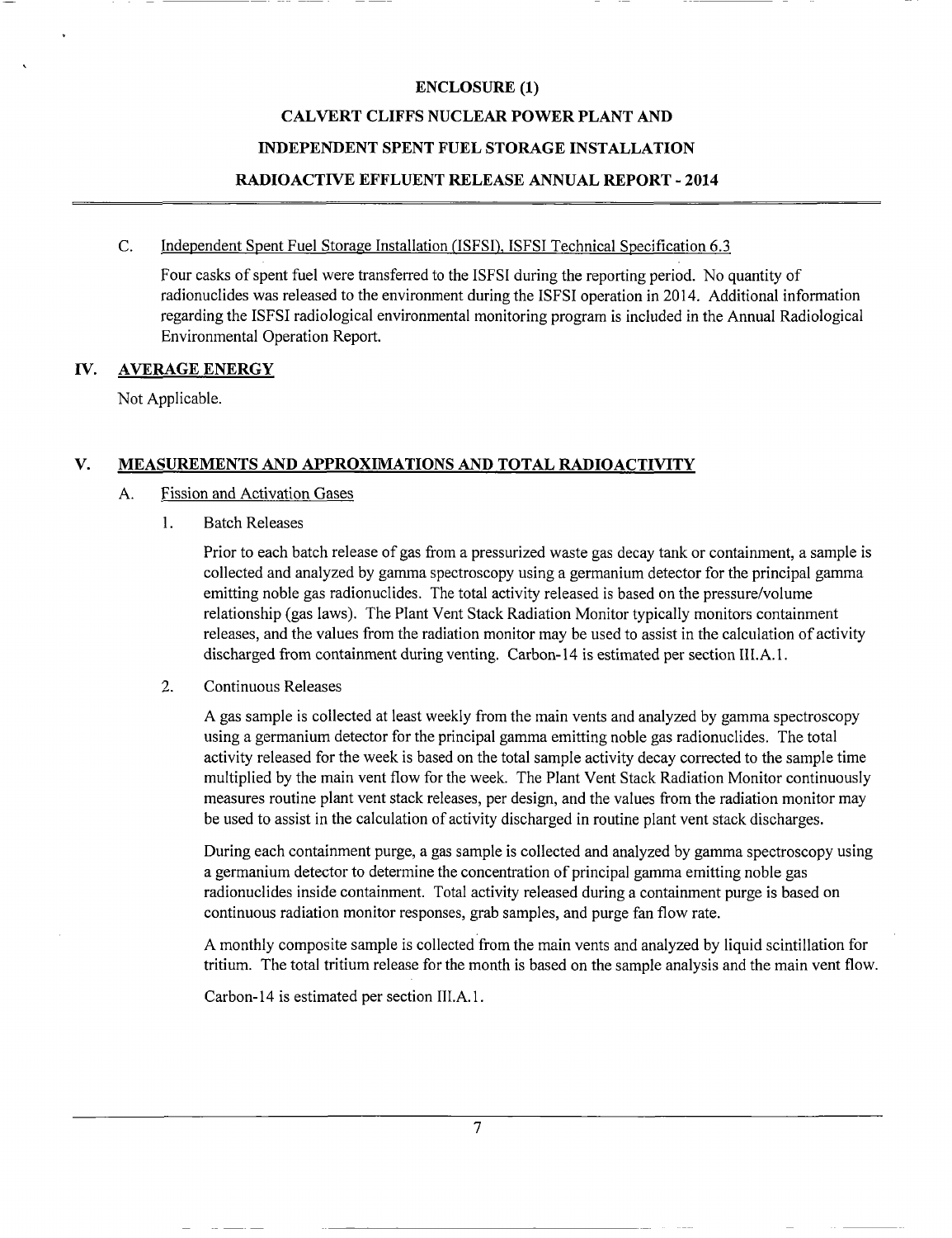#### **CALVERT CLIFFS NUCLEAR POWER PLANT AND**

#### **INDEPENDENT SPENT FUEL STORAGE INSTALLATION**

#### **RADIOACTIVE EFFLUENT RELEASE ANNUAL REPORT** - **2014**

#### **B.** Iodine and Particulates

#### $\mathbf{1}$ . 1. **Batch Releases**

The total activities of radioiodines and particulates released from pressurized waste gas decay tanks, containment purges, and containment vents are accounted for by the continuous release methodology discussed in section V.B.2.

#### 2. Continuous Releases

During the release of gas from the main vents, samples of iodines and particulates are collected using a charcoal and particulate filter, respectively. The filters are removed weekly (or more often) and are analyzed by gamma spectroscopy using a germanium detector for significant gamma emitting radionuclides. The total activity released for the week is based on the total sample activity decay corrected to the midpoint of the sample period multiplied by the main vent flow for the week. A plateout correction factor is applied to the results to account for the amount of iodine lost in the sample lines prior to sample collection. The weekly particulate filters are then combined to form monthly and quarterly composites for the gross alpha, strontium-89, and strontium-90 analyses. Iron-55 is analyzed twice per year.

#### C. Liquid Effluents

 $1<sub>1</sub>$ **Batch Releases** 

> Prior to the release of liquid from a waste tank, a sample is collected and analyzed by gamma spectroscopy for the principal gamma emitting radionuclides. To demonstrate compliance with the concentration requirements addressed in Section l.C. 1 above, the measured radionuclide concentrations are compared with the allowable MPCs; dilution in the discharge conduit is considered, and an allowable release rate is verified.

The total activity released in each batch is determined by multiplying the volume released by the concentration of each radionuclide. The actual volume released is based on the difference in tank levels prior to and after the release. A proportional composite sample is also withdrawn from each release, and this is used to prepare monthly tritium and gross alpha, iron-55, nickel-63, strontium-89, and strontium-90 samples for analysis are prepared quarterly for offsite analysis.

Batch discharges of secondary (normally uncontaminated) waste streams are also monitored for radioactivity. No activity is normally detected in these secondary waste streams (excluding tritium).

There were no major changes to the liquid radwaste system in calendar year 2014.

### 2. Continuous Releases

To account for activity from continuous releases, a sample is collected and analyzed by gamma spectroscopy for the principal gamma emitting radionuclides. The measured radionuclide concentrations are compared with the allowable MPC concentrations in the discharge conduit, and an allowable release rate is verified.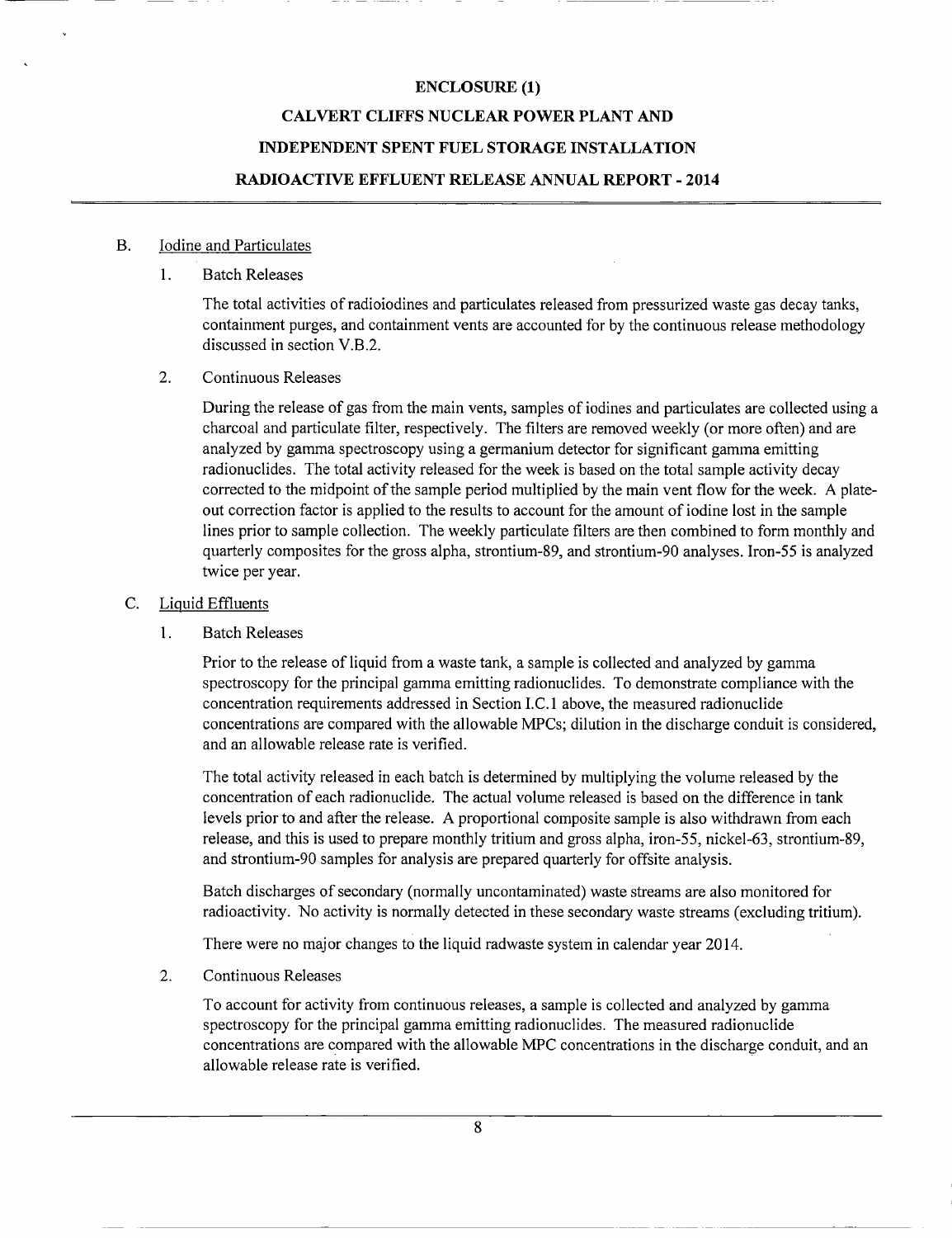# **CALVERT CLIFFS NUCLEAR POWER PLANT AND INDEPENDENT SPENT FUEL STORAGE INSTALLATION RADIOACTIVE EFFLUENT RELEASE ANNUAL REPORT** - **2014**

When steam generator blowdown is discharged to the circulating water conduits, it is sampled and gamma isotopic analysis is performed at a minimum once per week. These results are multiplied by the actual quantity of blowdown to determine the total activity released. The weekly sample is also used to prepare monthly composites for tritium analysis.

During the monitoring for primary-to-secondary leakage low levels of tritium have been detected in the Turbine Building sumps. This water is sampled and analyzed for principal gamma emitting radionuclides weekly and composited. The composite sample is analyzed at least monthly for tritium. The results are multiplied by the actual quantity of liquid released to determine the total activity released.

### D. Estimation of Total Error

Total error for all releases was estimated using, as a minimum, the random counting error associated with typical releases. In addition to this random error, the following systematic errors were also examined:

- 1. Liquid
	- a. Error in volume of liquid released prior to dilution during batch releases.
	- b. Error in volume of liquid released via steam generator blowdown.
	- c. Error in amount of dilution water used during the reporting period.
- 2. Gases
	- a. Error in main vent release flow.
	- b. Error in sample flow rate.
	- c. Error in containment purge release flow.
	- d. Error in gas decay tank pressure.

Where errors could be estimated they are usually considered additive.

E. Meteorological Data

A summary of required meteorological data is retained on site in lieu of submission with the Radioactive Effluent Release Report.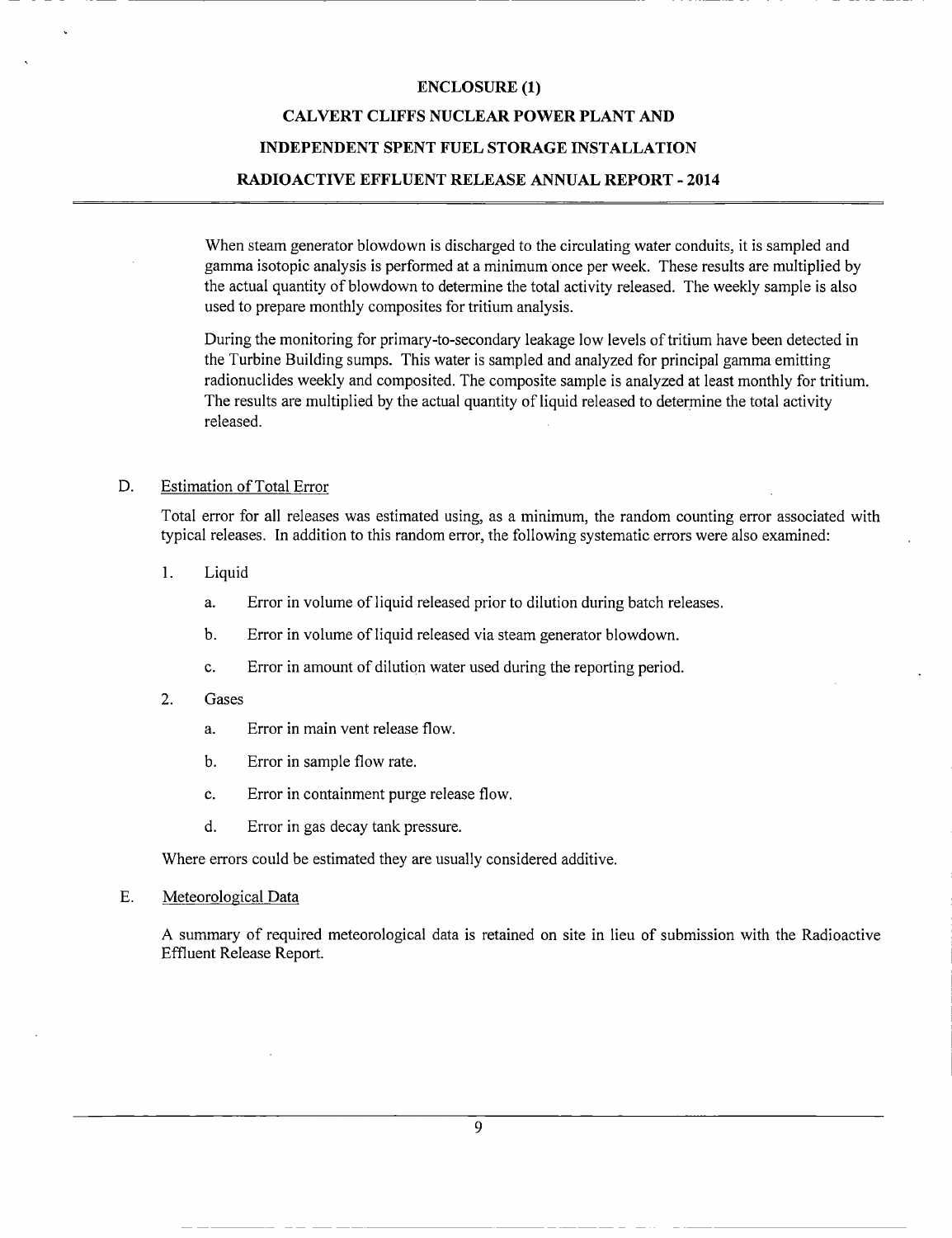### **CALVERT CLIFFS NUCLEAR POWER PLANT AND**

### **INDEPENDENT SPENT FUEL STORAGE INSTALLATION**

#### **RADIOACTIVE EFFLUENT RELEASE ANNUAL REPORT** - **2014**

#### **F.** Reporting and Recordkeeping for Decommissioning

In accordance with 10 CFR *50.75.g,* each licensee shall keep records of information important to the safe and effective decommissioning of the facility in an identified location until the license is terminated by the Commission. If records of relevant information are kept for other purposes, reference to these records and their locations may be used. Information the Commission considers important to decommissioning consists of records of spills or other unusual occurrences involving the spread of contamination in and around the facility, equipment, or site. These records may be limited to instances when significant contamination remains after any cleanup procedures or when there is reasonable likelihood that contaminants may have spread to inaccessible areas as in the case of possible seepage into porous materials such as concrete. These records must include any known information on identification of involved nuclides, quantities, forms, and concentrations.

To assist in the decommissioning, and to provide early and advance detection of any unmonitored releases of radioactive material from the site, groundwater is routinely sampled. These groundwater samples are analyzed for gamma and tritium activity (see Tables below). Sample size and/or count times are adjusted to achieve analytical sensitivities lower than the environmental LLDs for gamma emitters (listed in ODCM Table 4.12-1). Established LLD limits for tritium are approximately *350* pCi/1 for tritium.

Groundwater samples were collected from seventeen on-site piezometer tubes throughout 2014. A piezometer tube is a shallow monitoring well which allows access to groundwater at a depth of approximately 40 feet beneath the site. Of the piezometer tubes sampled, only #11 Piezometer Tube showed any plant related activity. This activity was previously identified and evaluated in December of *2005.* The activity consists of tritium originating from normal radwaste discharges and was previously reported in the Annual Radioactive Effluent Release Reports. The tritium contamination is contained on site. No drinking water has been affected; the groundwater at this location does not impact any drinking water pathway.

The 2014 analysis result for tritium and gamma are shown in the following tables.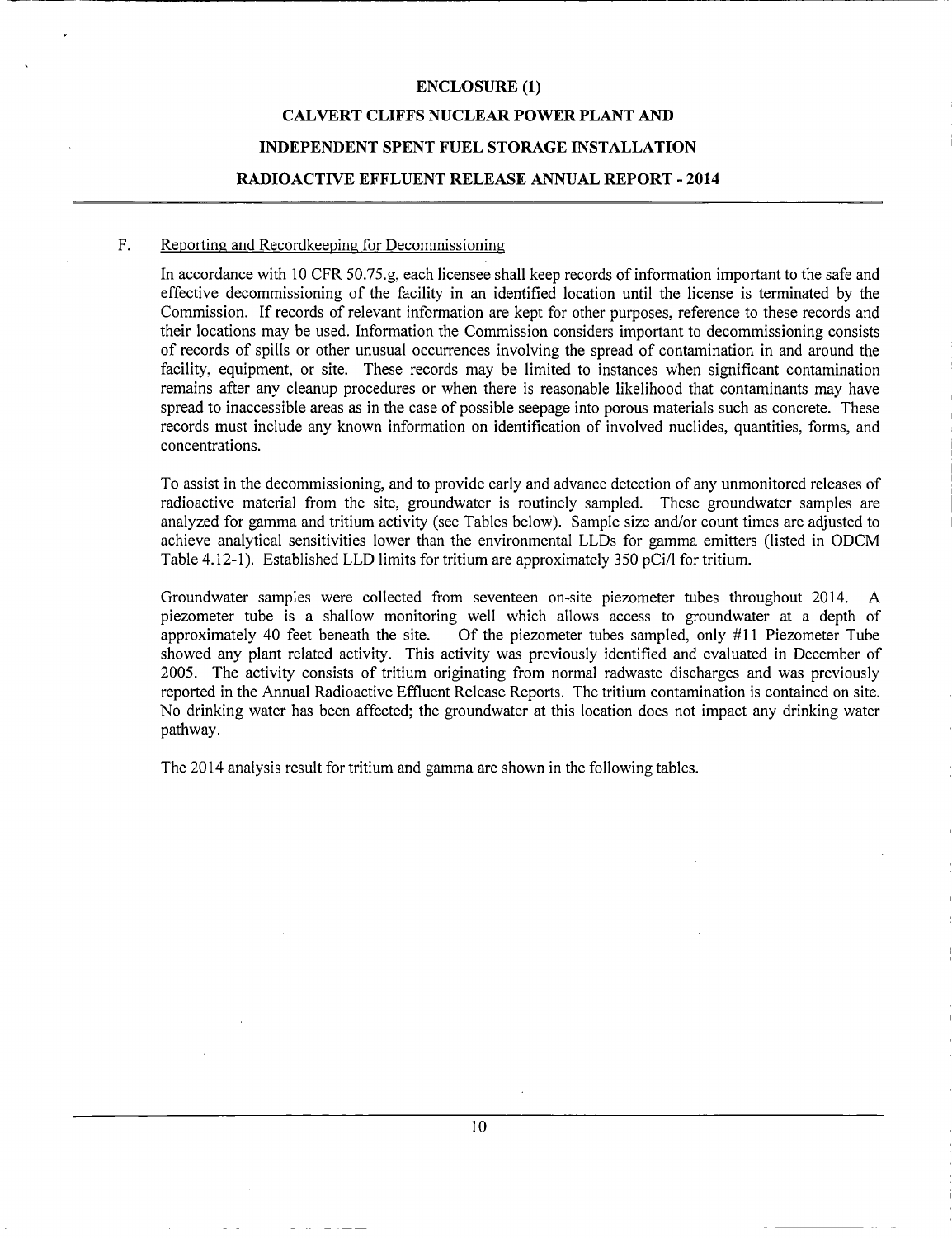### **CALVERT CLIFFS NUCLEAR POWER PLANT AND**

#### **INDEPENDENT SPENT FUEL STORAGE INSTALLATION**

#### **RADIOACTIVE EFFLUENT RELEASE ANNUAL REPORT** - **2014**

#### **Concentration of Tritium in Groundwater**

### **(Results in units of pCi/L)**

| Sample<br>Date |                | <b>Piezometer Tube</b><br>$\sim$ |           |           |           |           |           |           |           |           |           |           |           |           |           |           |           |
|----------------|----------------|----------------------------------|-----------|-----------|-----------|-----------|-----------|-----------|-----------|-----------|-----------|-----------|-----------|-----------|-----------|-----------|-----------|
|                | 11             | 12                               | 13        | 15        | 18        | 19        | 20        | 21        | 22        | 23        | 24        | 25        | 26        | 27        | 28        | 29        | 30        |
| 03/02/14       | 478            | #                                | #         | #         | $\#$      | #         | #         | #         | #         | #         | #         | #         | #         | #         | #         | #         | #         |
| 5/19/14        | #              | #                                | #         | #         | $\#$      | #         | #         | #         | #         | <b>ND</b> | <b>ND</b> | <b>ND</b> | <b>ND</b> | <b>ND</b> | $\rm ND$  | <b>ND</b> | <b>ND</b> |
| 6/24/14        | ND             | <b>ND</b>                        | <b>ND</b> | ND        | ND        | ND        | <b>ND</b> | <b>ND</b> | <b>ND</b> | #         | #         | #         | #         | #         | #         | #         | #         |
| 07/18/14       | 825            | #                                | #         | #         | #         | #         | #         | #         | #         | <b>ND</b> | ND        | <b>ND</b> | <b>ND</b> | ND        | $\rm ND$  | <b>ND</b> | ND        |
| 8/16/14        | ND.            | <b>ND</b>                        | <b>ND</b> | ND.       | <b>ND</b> | <b>ND</b> | <b>ND</b> | <b>ND</b> | <b>ND</b> | $\#$      | #         | ND.       | #         | #         | ND        | <b>ND</b> | ND.       |
| 8/29/14        | N <sub>D</sub> | <b>ND</b>                        | <b>ND</b> | <b>ND</b> | <b>ND</b> | <b>ND</b> | <b>ND</b> | <b>ND</b> | <b>ND</b> | <b>ND</b> | <b>ND</b> | #         | <b>ND</b> | ND.       | #         | #         | #         |
| 11/22/14       | 1570           | #                                | #         | #         | #         | #         | #         | #         | #         | <b>ND</b> | ND.       | <b>ND</b> | <b>ND</b> | ND.       | <b>ND</b> | <b>ND</b> | ND        |
| 12/13/14       | <b>ND</b>      | <b>ND</b>                        | <b>ND</b> | <b>ND</b> | <b>ND</b> | <b>ND</b> | <b>ND</b> | <b>ND</b> | <b>ND</b> | #         | #         | #         | #         | #         | #         | #         | #         |

 $\overline{u}$  Tritium Less than Minimum Detectable Activity (<MDA)

ND No Data - Quarterly sample obtained as required.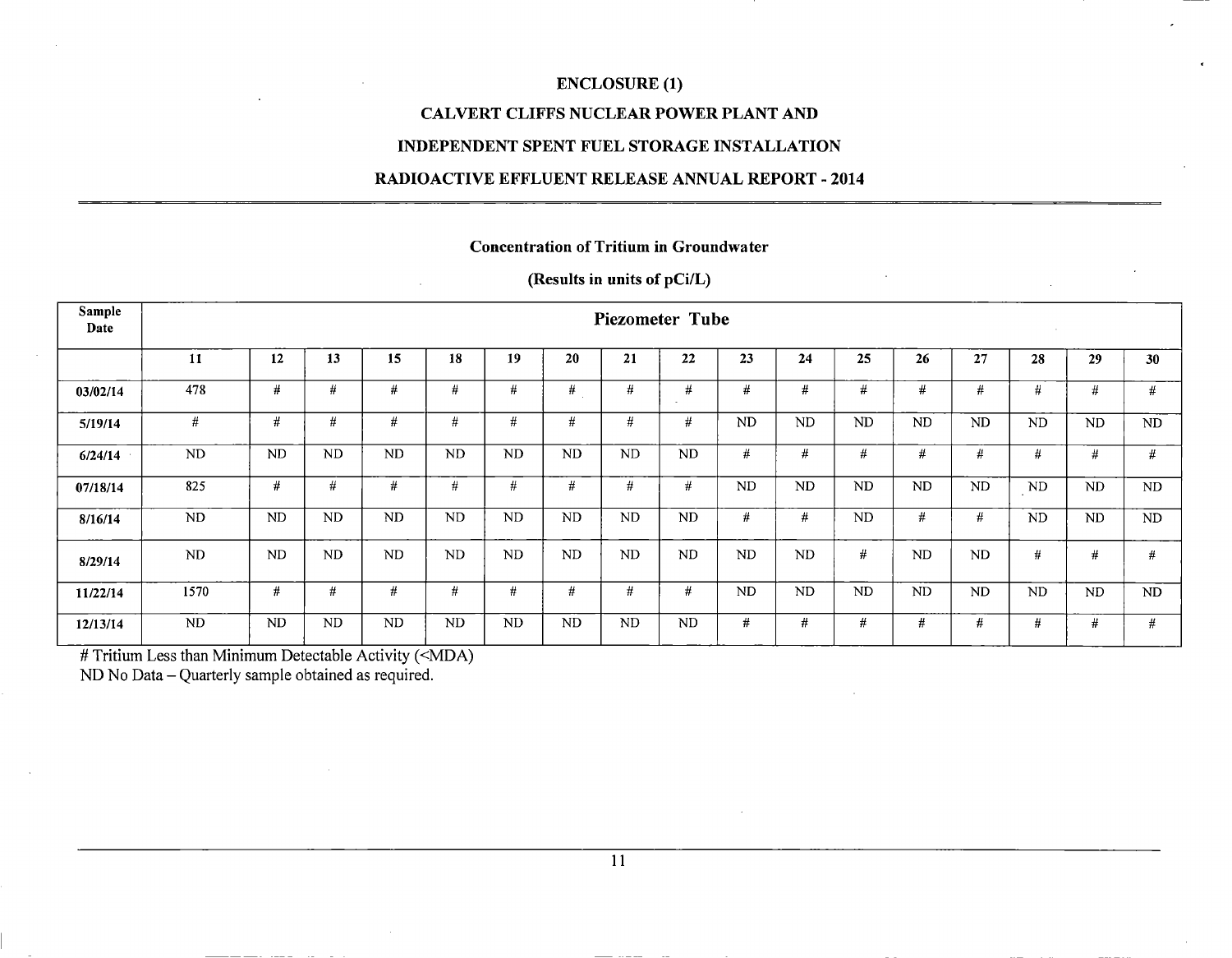$\sim$ 

### CALVERT CLIFFS NUCLEAR POWER PLANT AND

#### INDEPENDENT SPENT FUEL STORAGE INSTALLATION

#### RADIOACTIVE EFFLUENT RELEASE ANNUAL REPORT - 2014

### Gross Concentration of Gamma Emitters

### (Results in units of pCi/L)

| <b>Sample Date</b> |           |           |                |              |              |           |               |                             | Piezometer Tube |           |              |           |           |           |           |           |              |
|--------------------|-----------|-----------|----------------|--------------|--------------|-----------|---------------|-----------------------------|-----------------|-----------|--------------|-----------|-----------|-----------|-----------|-----------|--------------|
|                    | <b>11</b> | 12        | 13             | 15           | 18           | 19        | 20            | 21                          | 22              | 23        | 24           | 25        | 26        | 27        | 28        | 29        | 30           |
| 03/02/14           | $\ast$    | $\ast$    | $\ast$         | $\mathbf{x}$ | $\star$      | $\star$   | 业             | $\star$                     | $\mathbf{x}$    | $\ast$    | $\ast$       | ×         | $\ast$    | $\star$   | $\star$   | $\star$   | $\ast$       |
| 5/19/14            | $\ast$    | $\ast$    | $\sim$         | 米            | $\ast$       | $\ast$    | $\mathcal{H}$ | $\mathcal{L}_{\mathcal{C}}$ | $\pm$           | <b>ND</b> | <b>ND</b>    | <b>ND</b> | <b>ND</b> | <b>ND</b> | <b>ND</b> | <b>ND</b> | ND.          |
| 6/24/14            | ND        | ND.       | N <sub>D</sub> | <b>ND</b>    | <b>ND</b>    | <b>ND</b> | <b>ND</b>     | ND                          | <b>ND</b>       | $\ast$    | $\mathbf{x}$ | $\ast$    | $\star$   | $*$       | $\ast$    | $\star$   | $\ast$       |
| 7/18/14            | $\star$   | $\ast$    | 未              | $\ast$       | $\mathbf{x}$ | $*$       | $\mathbf{x}$  | $\star$                     | *               | <b>ND</b> | <b>ND</b>    | <b>ND</b> | <b>ND</b> | <b>ND</b> | <b>ND</b> | <b>ND</b> | ND.          |
| 8/16/14            | ND        | ND.       | <b>ND</b>      | <b>ND</b>    | <b>ND</b>    | <b>ND</b> | <b>ND</b>     | ND.                         | <b>ND</b>       | *         | *            | <b>ND</b> | $\ast$    | ∗         | ND.       | <b>ND</b> | ND.          |
| 8/29/14            | ND        | <b>ND</b> | <b>ND</b>      | <b>ND</b>    | <b>ND</b>    | <b>ND</b> | <b>ND</b>     | ND.                         | <b>ND</b>       | <b>ND</b> | <b>ND</b>    | $\ast$    | <b>ND</b> | <b>ND</b> | $\star$   | $\star$   | $\mathbf{x}$ |
| 11/22/14           | $\ast$    | $\ast$    | $\star$        | $\ast$       | $\star$      | $\ast$    | $\star$       | $\ast$                      | $\ast$          | <b>ND</b> | <b>ND</b>    | <b>ND</b> | <b>ND</b> | <b>ND</b> | <b>ND</b> | <b>ND</b> | ND.          |
| 12/13/14           | <b>ND</b> | ND.       | <b>ND</b>      | <b>ND</b>    | <b>ND</b>    | <b>ND</b> | <b>ND</b>     | ND                          | <b>ND</b>       | $\ast$    | $\star$      | $*$       | $\ast$    | $\ast$    | $\star$   | $*$       | $\ast$       |

•\*AII Non-Natural Gamma Emitters < MDA

ND No Data - Quarterly sample obtained as required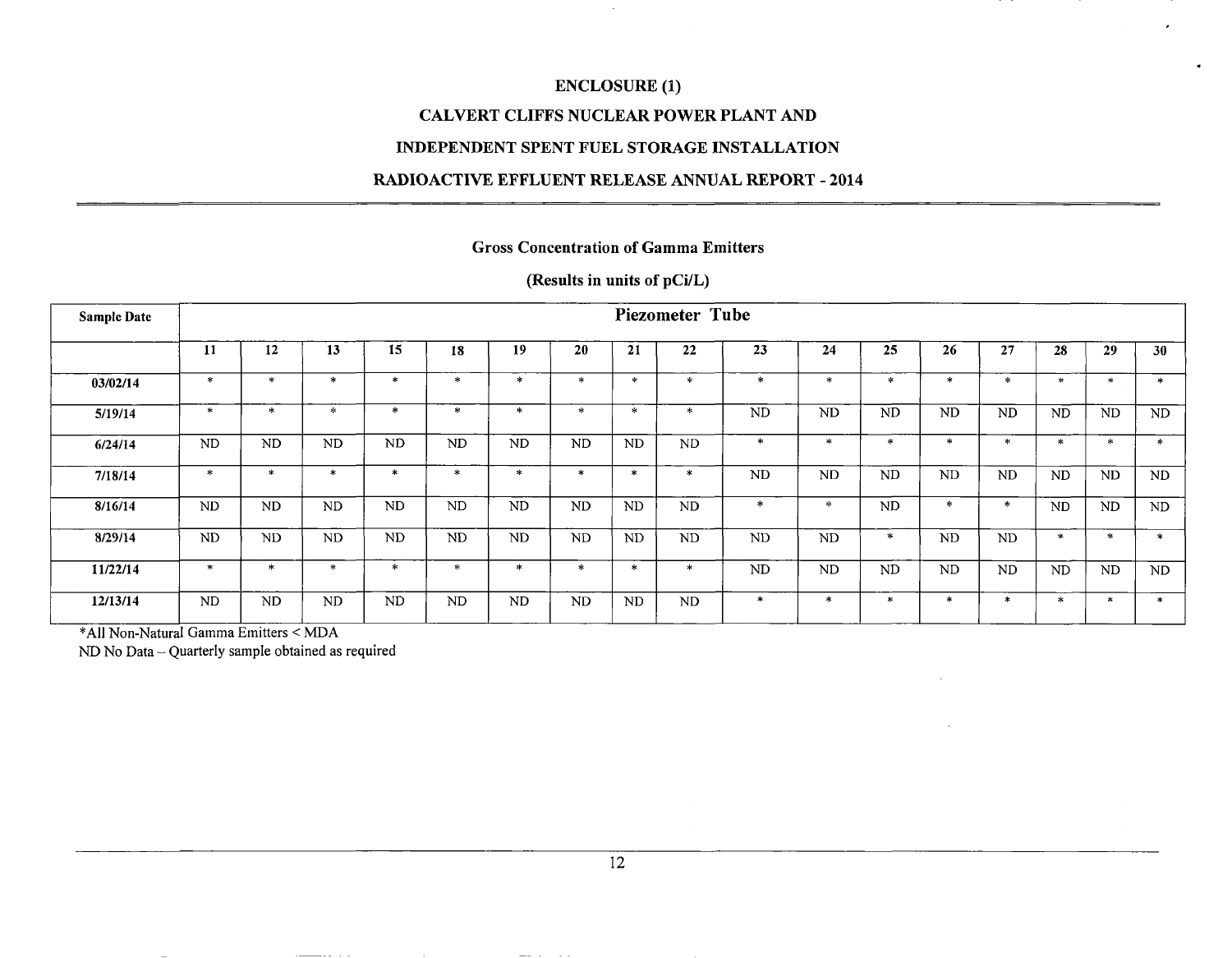# **ENCLOSURE (1) CALVERT CLIFFS NUCLEAR POWER PLANT AND INDEPENDENT SPENT FUEL STORAGE INSTALLATION RADIOACTIVE EFFLUENT RELEASE ANNUAL REPORT** - **2014**

### **VI. BATCH RELEASES**

 $- -$ 

**A.** 

 $\overline{\phantom{a}}$ 

 $\ddot{\phantom{1}}$ 

 $\overline{\phantom{a}}$ 

|                                                             |                       |                       | 2014                  |                       |
|-------------------------------------------------------------|-----------------------|-----------------------|-----------------------|-----------------------|
|                                                             | 1ST<br><b>QUARTER</b> | 2ND<br><b>QUARTER</b> | 3RD<br><b>QUARTER</b> | 4TH<br><b>QUARTER</b> |
| <b>Liquid</b>                                               |                       |                       |                       |                       |
| 1. Number of batch releases                                 | $15 -$                | 11                    | 10                    | 11                    |
|                                                             |                       |                       |                       |                       |
| 2. Total time period for batch                              | $1.91E + 04$          | 4.80E+04              | $1.37E + 05$          | 1.37E+05              |
| releases (min)                                              |                       |                       |                       |                       |
| 3. Maximum time period for a                                | $9.93E + 03$          | $4.32E + 04$          | 4.46E+04              | $4.46E + 04$          |
| batch release (min)                                         |                       |                       |                       |                       |
|                                                             |                       |                       |                       |                       |
| 4. Average time period for<br>batch releases (min)          | $1.27E + 03$          | 4.37E+03              | $1.37E + 04$          | $1.25E + 04$          |
|                                                             |                       |                       |                       |                       |
| 5. Minimum time period for a                                | $2.21E + 02$          | $6.00E + 01$          | 5.25E+02              | 5.48E+02              |
| batch release (min)                                         |                       |                       |                       |                       |
|                                                             |                       |                       |                       |                       |
| 6. Average stream flow during<br>periods of effluent into a | $4.33E + 06$          | $4.61E + 06$          | 4.59E+06              | $4.60E + 06$          |
| flowing stream (liters/min of<br>dilution water)            |                       |                       |                       |                       |
|                                                             |                       |                       |                       |                       |

المناطق الطرابط المعاملة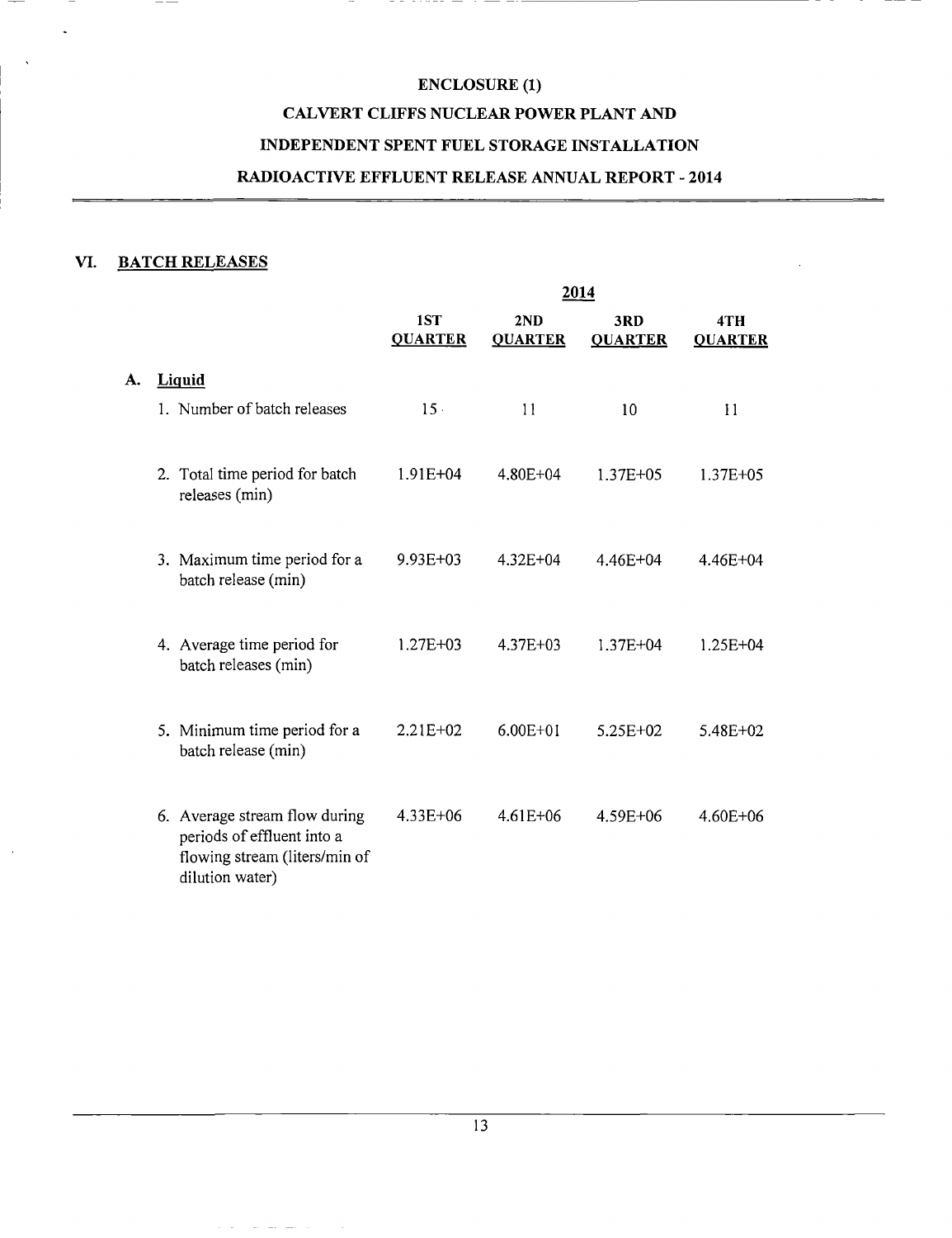### **CALVERT CLIFFS NUCLEAR POWER PLANT AND**

### **INDEPENDENT SPENT FUEL STORAGE INSTALLATION**

### **RADIOACTIVE EFFLUENT RELEASE ANNUAL REPORT** - **2014**

#### **B. Gaseous**

|                                                     | 1ST<br><b>QUARTER</b> | 2ND<br><b>QUARTER</b> | 3RD<br><b>QUARTER</b> | 4TH<br><b>QUARTER</b> |
|-----------------------------------------------------|-----------------------|-----------------------|-----------------------|-----------------------|
| 1. Number of batch releases                         | 25                    | 25                    | 22                    | 14                    |
| 2. Total time period for batch<br>releases (min)    | 1.50E+04              | $1.23E + 04$          | $8.63E + 03$          | $4.71E + 03$          |
| 3. Maximum time period for a<br>batch release (min) | 4.44E+03              | $3.00E + 03$          | $7.04E + 02$          | $5.25E + 02$          |
| 4. Average time period for<br>batch release (min)   | $6.00E + 02$          | $4.92E+02$            | $3.92E + 02$          | $3.36E+02$            |
| 5. Minimum time period for a<br>batch release (min) | $6.30E + 01$          | 1.42E+02              | 8.50E+01              | $2.16E + 02$          |

14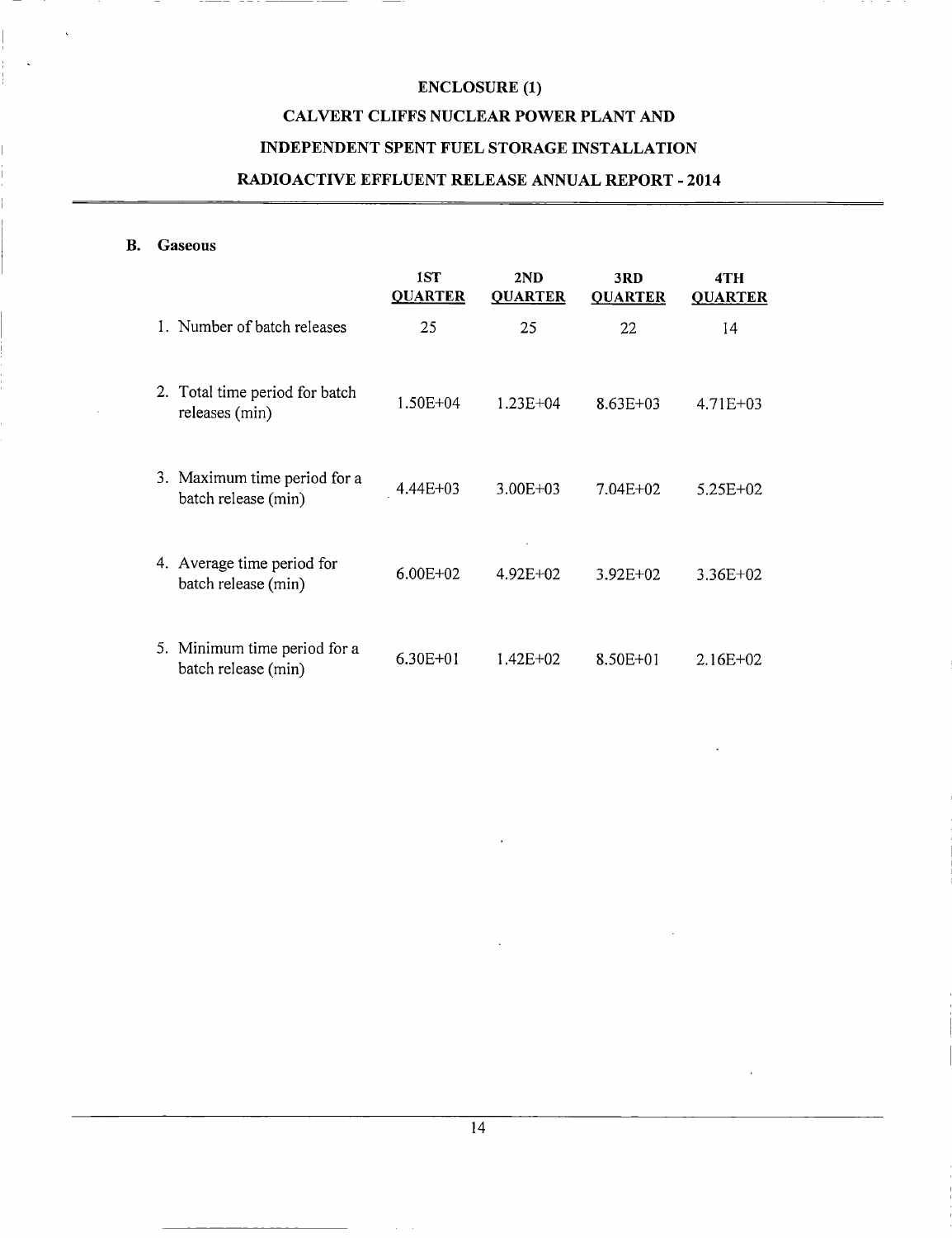### **CALVERT CLIFFS NUCLEAR POWER PLANT AND**

### **INDEPENDENT SPENT FUEL STORAGE INSTALLATION**

### **RADIOACTIVE EFFLUENT RELEASE ANNUAL REPORT** - **2014**

#### **VII. ABNORMAL RELEASES**

|    |                                                   |                       |                       | 2014                  |                       |
|----|---------------------------------------------------|-----------------------|-----------------------|-----------------------|-----------------------|
|    |                                                   | 1ST<br><b>QUARTER</b> | 2ND<br><b>QUARTER</b> | 3RD<br><b>QUARTER</b> | 4TH<br><b>QUARTER</b> |
| A. | <b>Liquid</b>                                     |                       |                       |                       |                       |
|    | 1. Number of releases                             | $-0-$                 | $-0-$                 | $-0-$                 | $-0-$                 |
|    | 2. Total activity released<br>(Curies)<br>$\cdot$ | $-0-$                 | $-0-$                 | $-0-$                 | $-0-$                 |
| В. | <b>Gaseous</b>                                    |                       |                       |                       |                       |
|    | 1. Number of releases                             | $-0-$                 | $-0-$                 | $-0-$                 | $-0-$                 |
|    | 2. Total activity releases<br>(Curies)            | $-0-$                 | $-0-$                 | $-0-$                 | $-0-$                 |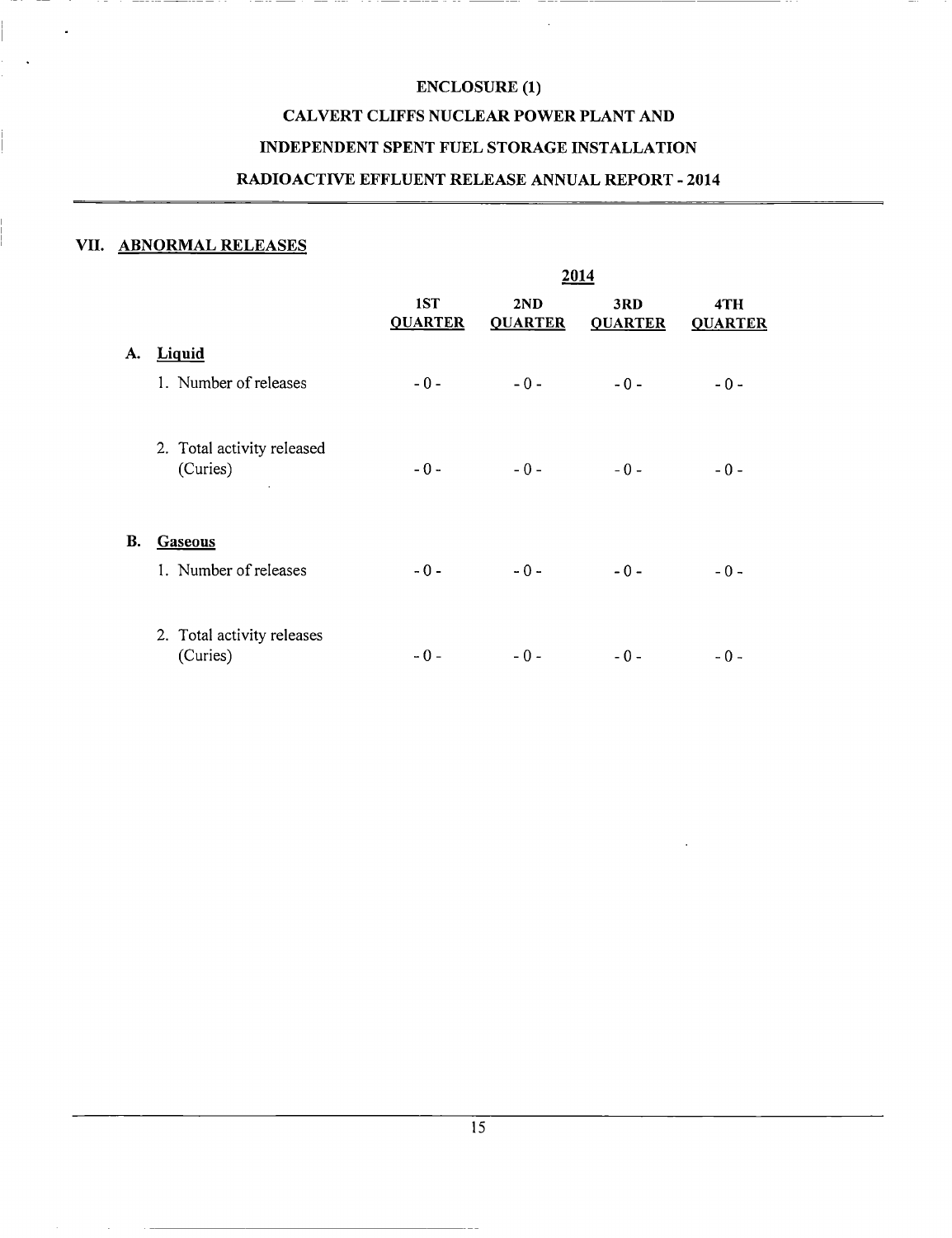### **CALVERT CLIFFS NUCLEAR POWER PLANT AND**

### **INDEPENDENT SPENT FUEL STORAGE INSTALLATION**

#### **EFFLUENT AND WASTE DISPOSAL 2014 ANNUAL REPORT**

#### **TABLE 1A** - **REG GUIDE 1.21**

#### **GASEOUS EFFLUENTS** - **SUMMATION OF ALL RELEASES**

| А. |    | <b>FISSION AND ACTIVATION GASES</b>                 | <b>UNITS</b>   | 1ST<br><b>QUARTER</b> | 2ND<br><b>QUARTER</b> | 3RD<br><b>QUARTER</b> | 4TH<br><b>QUARTER</b> | <b>EST. TOTAL</b><br>ERROR, % |  |
|----|----|-----------------------------------------------------|----------------|-----------------------|-----------------------|-----------------------|-----------------------|-------------------------------|--|
|    | 1. | <b>Total Release</b>                                | Ci             | $1.18E + 01$          | $1.86E + 00$          | $9.06E + 00$          | 3.07E-01              | $±1.20E+01$                   |  |
|    | 2. | Average release rate for period                     | $\mu$ Ci/sec   | 1.50E+00              | 2.36E-01              | $1.15E+00$            | 3.89E-02              |                               |  |
|    | 5. | Percent of ODCM limit (1)                           | $\frac{0}{6}$  | 3.29E-03              | 4.03E-04              | 3.66E-04              | 2.41E-04              |                               |  |
|    | 6. | Percent of ODCM limit (2)                           | %              | 5.44E-03              | 1.22E-03              | 6.08E-03              | 2.00E-04              |                               |  |
| В. |    | <b>IODINES</b>                                      |                |                       |                       |                       |                       |                               |  |
|    |    | Total Iodine - 131                                  | $\overline{C}$ | 7.57E-05              | 1.19E-05              | 8.65E-06              | $0.00E + 00$          | $±6.50E+00$                   |  |
|    | 2. | Average release rate for period                     | $\mu$ Ci/sec   | 9.61E-06              | 1.51E-06              | 1.10E-06              | $0.00E + 00$          |                               |  |
|    | 3. | Percent of ODCM limit                               | %              | (3)                   | (3)                   | (3)                   | (3)                   |                               |  |
| C. |    | <b>PARTICULATES</b>                                 |                |                       |                       |                       |                       |                               |  |
|    | 1. | Particulates with half lives greater than<br>8 days | Ci             | $<$ LLD               | CLLD                  | $<$ LLD               | $<$ LLD               | $±1.20E+01$                   |  |
|    | 2. | Average release rate for period                     | $\mu$ Ci/sec   | $<$ LLD               | $<$ LLD               | $<$ LLD               | $<$ LLD               |                               |  |
|    | 3. | Percent of ODCM limit                               | $\frac{0}{0}$  | (3)                   | (3)                   | (3)                   | (3)                   |                               |  |

. . . . . . . .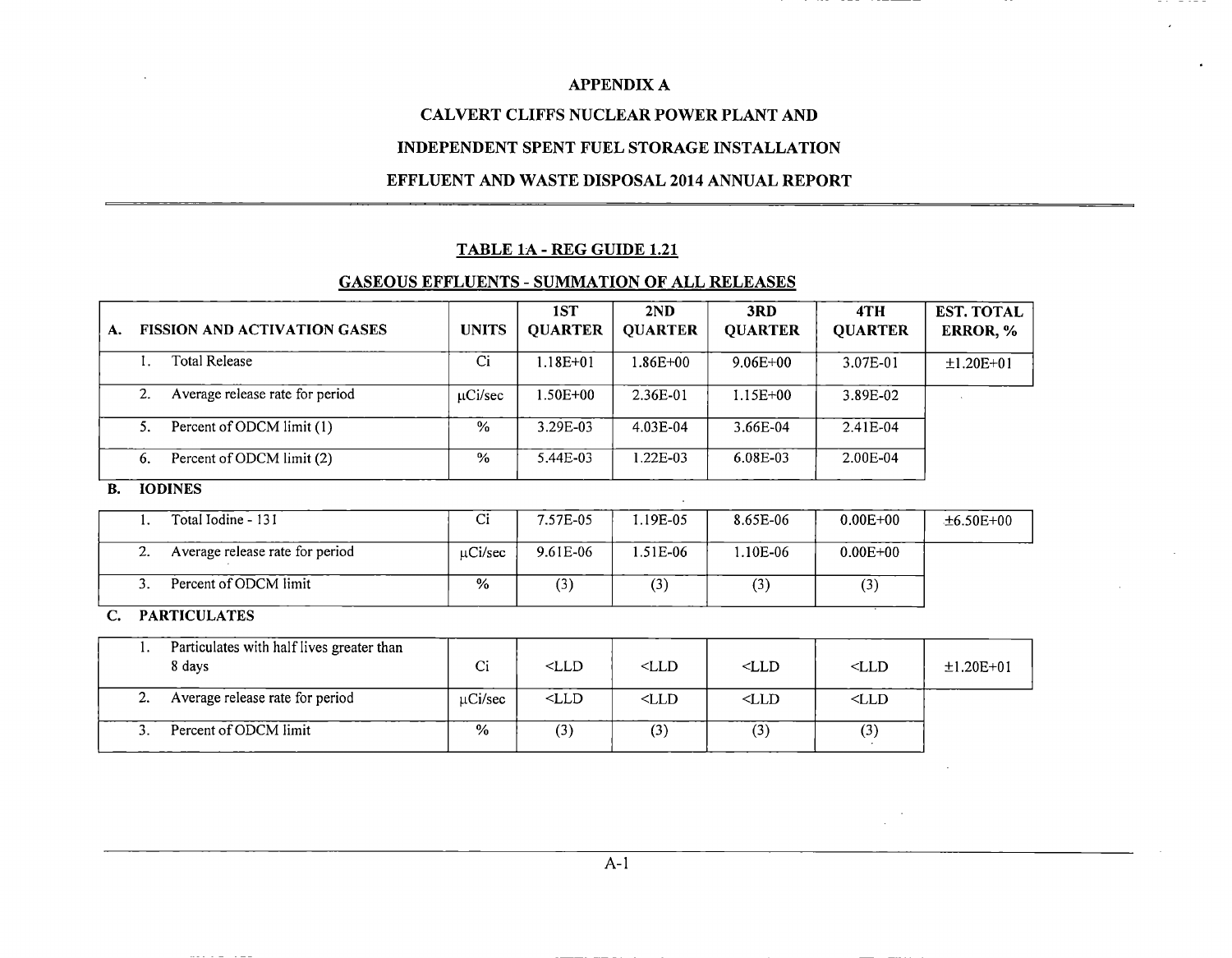### **CALVERT CLIFFS NUCLEAR POWER PLANT AND**

### **INDEPENDENT SPENT FUEL STORAGE INSTALLATION**

#### **EFFLUENT AND WASTE DISPOSAL 2014 ANNUAL REPORT**

#### **D. TRITIUM**

|     | Total Release                   | ⌒:<br>ີ      | 5.57E-01 | $3.89E + 00$ | $2.40E + 00$ | $2.74E+00$ | $±1.32E+01$ |
|-----|---------------------------------|--------------|----------|--------------|--------------|------------|-------------|
| . . | Average release rate for period | $\mu$ Ci/sec | 7.06E-02 | 4.93E-01     | 3.04E-01     | 3.47E-01   |             |

#### E. GROSS ALPHA

| Total Release                   | ⌒:<br>ີ | <lld< th=""><th>9.80E-08</th><th>6.21E-07</th><th><math>&lt;</math>LLD</th><th><math>±2.50E+01</math></th></lld<> | 9.80E-08 | 6.21E-07 | $<$ LLD | $±2.50E+01$ |
|---------------------------------|---------|-------------------------------------------------------------------------------------------------------------------|----------|----------|---------|-------------|
| Average release rate for period | uCi/sec | $<$ LLD                                                                                                           | .24E-08  | 7.88E-08 | $<$ LLD |             |

### F. Carbon-14

|            | Total Release                   | ÷.<br>ີ      | 7.87E+00    | $.02E + 01$ | $.04E + 01$ | $.05E+1$ | N/A |
|------------|---------------------------------|--------------|-------------|-------------|-------------|----------|-----|
| <u>. .</u> | Average release rate for period | $\mu$ Ci/sec | $.01E + 00$ | $.30E + 00$ | 1.31E+00    | .32E+00  |     |

### **NOTES TO TABLE 1A**

(1) Percent of quarterly gamma-air dose limit (10 mRad)

(2) Percent of quarterly beta-air dose limit (20 mRad)

(3) Iodine, Tritium, Carbon-14, and Particulates are treated as a group. % limit can be found in Section III.A.2

 $\omega_{\rm{max}}$  .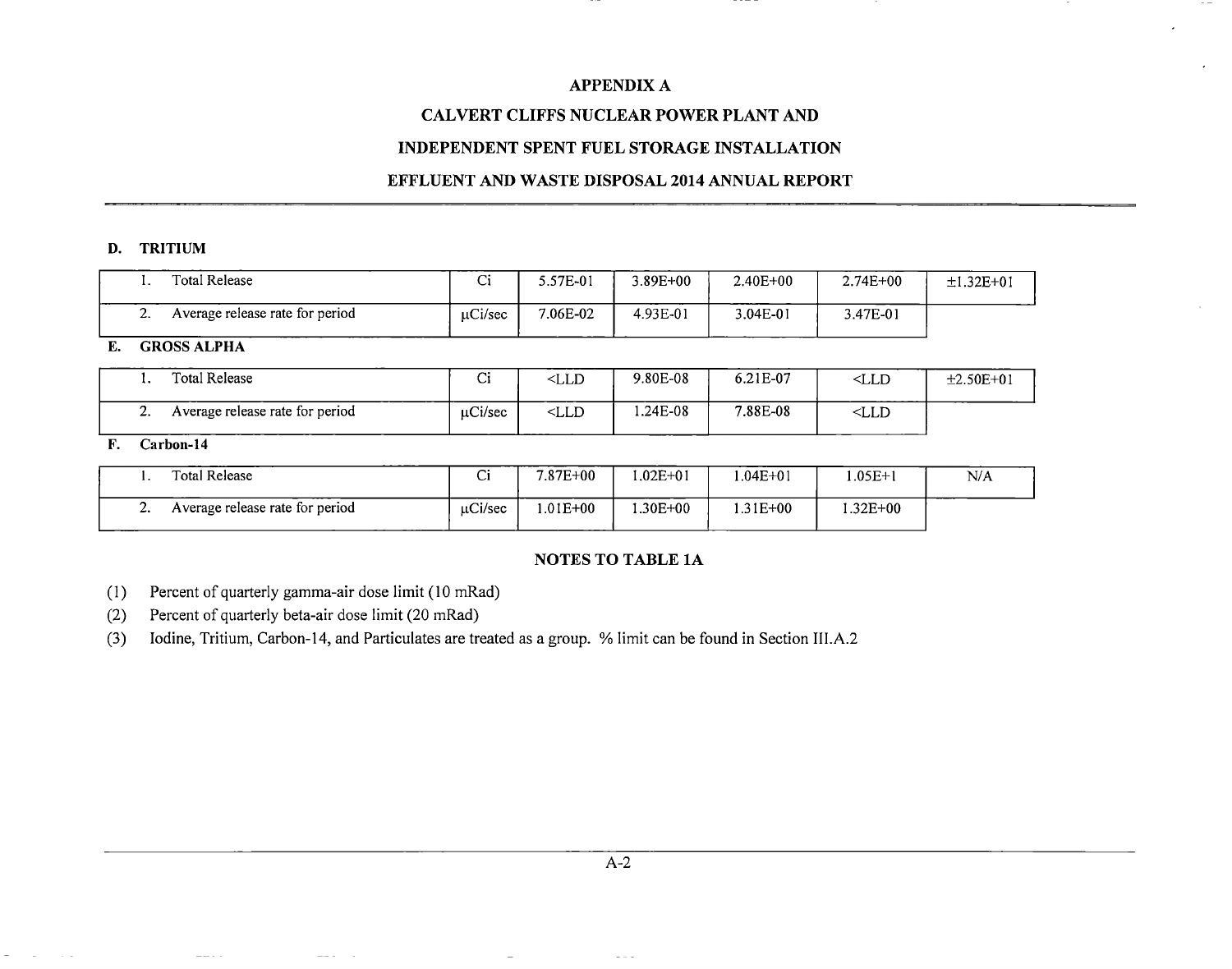$\overline{\phantom{0}}$ 

### **CALVERT CLIFFS NUCLEAR POWER PLANT AND**

### **INDEPENDENT SPENT FUEL STORAGE INSTALLATION**

### **EFFLUENT AND WASTE DISPOSAL 2014 ANNUAL REPORT**

|                         |                                     |                  |                          |                                           | TABLE 1C - REG GUIDE 1.21 |                       |                       |                       |                       |                       |  |
|-------------------------|-------------------------------------|------------------|--------------------------|-------------------------------------------|---------------------------|-----------------------|-----------------------|-----------------------|-----------------------|-----------------------|--|
|                         |                                     |                  |                          | GASEOUS EFFLUENTS - GROUND LEVEL RELEASES |                           |                       |                       |                       |                       |                       |  |
|                         |                                     |                  |                          |                                           | <b>CONTINUOUS MODE</b>    |                       |                       |                       | <b>BATCH MODE</b>     |                       |  |
|                         |                                     | <b>UNITS</b>     | 1ST<br><b>QUARTER</b>    | 2ND<br><b>QUARTER</b>                     | 3RD<br><b>QUARTER</b>     | 4TH<br><b>QUARTER</b> | 1ST<br><b>QUARTER</b> | 2ND<br><b>QUARTER</b> | 3RD<br><b>QUARTER</b> | 4TH<br><b>QUARTER</b> |  |
|                         | <b>FISSION AND ACTIVATION GASES</b> |                  |                          |                                           |                           |                       |                       |                       |                       |                       |  |
| Argon                   | $-41$                               | $\overline{Ci}$  | $\overline{\text{CLLD}}$ | $<$ LLD                                   | $\overline{CLID}$         | $<$ LLD               | 2.34E-02              | 2.77E-02              | 2.76E-02              | 2.17E-02              |  |
| Krypton                 | $-85$                               | $\overline{C}$ i | 2.11E-01                 | $<$ LLD                                   | $<$ LLD $\,$              | $<$ LLD $\,$          | $2.08E + 00$          | $1.47E + 00$          | 8.72E+00              | $1.36E-01$            |  |
| Krypton                 | $-85m$                              | Ci               | 2.70E-01                 | $<$ LLD                                   | $<$ LLD                   | $<$ LLD               | 1.81E-05              | 1.53E-05              | $<$ LLD               | $<$ LLD $\,$          |  |
| Krypton                 | $-87$                               | Ci               | 3.86E-04                 | $<$ LLD $\,$                              | $-LLD$                    | $<$ LLD               | $<$ LLD               | $<$ LLD               | 1.93E-05              | $<$ LLD               |  |
| Krypton                 | $-88$                               | C <sub>i</sub>   | $<$ LLD                  | $<$ LLD                                   | $<$ LLD                   | $<$ LLD $\,$          | $<$ LLD $\,$          | $<$ LLD $\,$          | $<$ LLD $\,$          | $<$ LLD               |  |
| Xenon                   | $-131m$                             | Ci               | 1.31E-02                 | $<$ LLD                                   | $<$ LLD                   | $<$ LLD $\,$          | 4.95E-02              | 2.69E-04              | 9.12E-04              | $<$ LLD               |  |
| Xenon                   | $-133$                              | Ci               | $6.85E + 00$             | 1.82E-01                                  | $<$ LLD                   | $<$ LLD               | 1.75E+00              | 7.43E-02              | 3.09E-01              | 9.25E-02              |  |
| Xenon                   | $-133m$                             | C <sub>i</sub>   | 4.33E-03                 | $<$ LLD                                   | $<$ LLD $\,$              | $<$ LLD               | 1.37E-02              | 6.88E-04              | 4.21E-03              | 9.66E-04              |  |
| Xenon                   | $-135$                              | Ci               | $5.58E-01$               | $1.06E-01$                                | $\overline{\text{CLD}}$   | 5.47E-02              | 2.53E-03              | $7.20E-04$            | 3.31E-03              | 1.37E-03              |  |
| Xenon                   | $-135m$                             | Ci               | $<$ LLD                  | $<$ LLD                                   | $<$ LLD $\,$              | $<$ LLD $\,$          | $<$ LLD $\,$          | $<$ LLD $\,$          | 2.74E-04              | $<$ LLD $\,$          |  |
| Xenon                   | $-138$                              | Ci               | $<$ LLD                  | $<$ LLD                                   | $<$ LLD $\,$              | $\text{CLLD}$         | $<$ LLD $\,$          | $<$ LLD $\,$          | $<$ LLD $\,$          | $<$ LLD               |  |
| <b>Total for Period</b> |                                     | Ci               | 7.90E+00                 | 2.87E-01                                  | $0.00E + 00$              | 5.47E-02              | 3.93E+00              | $1.58E + 00$          | $9.06E + 00$          | 2.52E-01              |  |
| <b>IODINES</b><br>2.    |                                     |                  |                          |                                           |                           |                       |                       |                       |                       |                       |  |

A-3

 $\begin{array}{cccccccccccccc} \multicolumn{2}{c}{} & \multicolumn{2}{c}{} & \multicolumn{2}{c}{} & \multicolumn{2}{c}{} & \multicolumn{2}{c}{} & \multicolumn{2}{c}{} & \multicolumn{2}{c}{} & \multicolumn{2}{c}{} & \multicolumn{2}{c}{} & \multicolumn{2}{c}{} & \multicolumn{2}{c}{} & \multicolumn{2}{c}{} & \multicolumn{2}{c}{} & \multicolumn{2}{c}{} & \multicolumn{2}{c}{} & \multicolumn{2}{c}{} & \multicolumn{2}{c}{} & \multicolumn{2}{c}{} & \multicolumn{2}{c}{} & \$ 

and a straight and state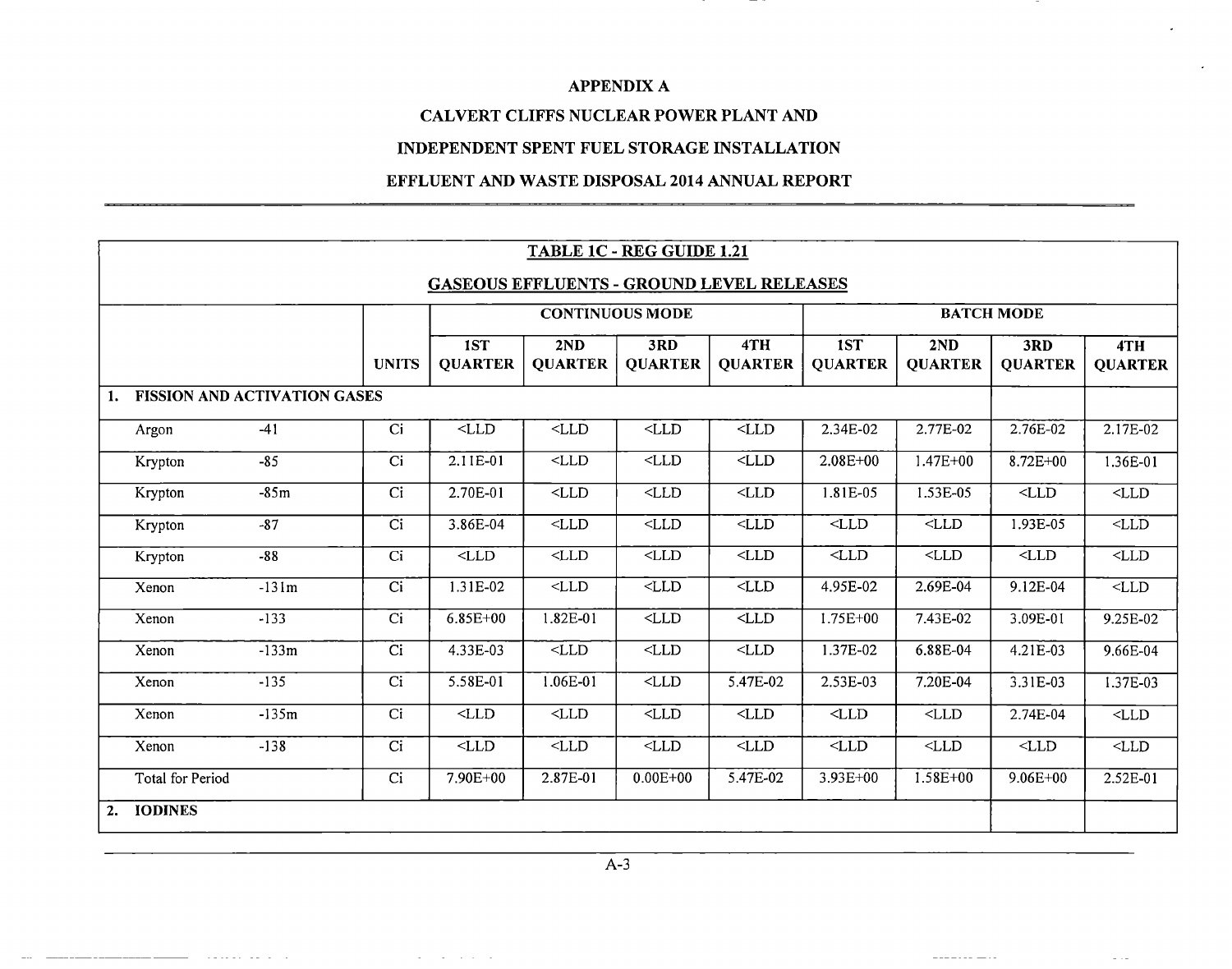$\mathbb{R}^2$ 

 $-$ 

 $-$ 

 $\cdots$ 

### CALVERT CLIFFS NUCLEAR POWER PLANT AND

### INDEPENDENT SPENT FUEL STORAGE INSTALLATION

### EFFLUENT AND WASTE DISPOSAL 2014 ANNUAL REPORT

| TABLE 1C - REG GUIDE 1.21                 |        |                 |                       |                          |                        |                       |                       |                       |                       |                           |
|-------------------------------------------|--------|-----------------|-----------------------|--------------------------|------------------------|-----------------------|-----------------------|-----------------------|-----------------------|---------------------------|
| GASEOUS EFFLUENTS - GROUND LEVEL RELEASES |        |                 |                       |                          |                        |                       |                       |                       |                       |                           |
|                                           |        |                 |                       |                          | <b>CONTINUOUS MODE</b> |                       |                       |                       | <b>BATCH MODE</b>     |                           |
|                                           |        | <b>UNITS</b>    | 1ST<br><b>QUARTER</b> | 2ND<br><b>QUARTER</b>    | 3RD<br><b>QUARTER</b>  | 4TH<br><b>QUARTER</b> | 1ST<br><b>QUARTER</b> | 2ND<br><b>QUARTER</b> | 3RD<br><b>QUARTER</b> | 4TH<br><b>QUARTER</b>     |
| Iodine                                    | $-131$ | $\overline{Ci}$ | 7.57E-05              | 1.19E-05                 | $8.65E-06$             | $<$ LLD               | (1)                   | (1)                   | (1)                   | (1)                       |
| Iodine                                    | $-132$ | Ci              | $<$ LLD               | $<$ LLD                  | $<$ LLD                | $<$ LLD               | (1)                   | $\overline{(1)}$      | $\overline{(1)}$      | $\overline{(1)}$          |
| Iodine                                    | $-133$ | Ci              | 4.47E-04              | 2.50E-04                 | 1.44E-04               | 1.81E-04              | (1)                   | (1)                   | (1)                   | (1)                       |
| Iodine                                    | $-135$ | Ci              | $<$ LLD               | $<$ LLD                  | $<$ LLD $\,$           | $<$ LLD               | (1)                   | (1)                   | (1)                   | $\overline{(1)}$          |
| <b>Total for Period</b>                   |        | Ci              | 5.22E-04              | 2.62E-04                 | 1.53E-04               | 1.81E-04              | (1)                   | (1)                   | (1)                   | (1)                       |
| 3. PARTICULATES (half life > 8 days)      |        |                 |                       |                          |                        |                       |                       |                       |                       |                           |
| Manganese                                 | $-54$  | Ci              | $<$ LLD               | $<$ LLD                  | $<$ LLD $\,$           | $<$ LLD               | (1)                   | (1)                   | (1)                   | (1)                       |
| Iron                                      | $-55$  | Ci              | $<$ LLD               | $<$ LLD                  | $<$ LLD $\,$           | $<$ LLD               | (1)                   | (1)                   | (1)                   | (1)                       |
| Iron                                      | $-59$  | $\overline{Ci}$ | $<$ LLD               | $<$ LLD                  | $<$ LLD                | $<$ LLD               | (1)                   | (1)                   | (1)                   | (1)                       |
| Cobalt                                    | $-58$  | $\overline{ci}$ | $\overline{LLD}$      | $<$ LLD                  | $<$ LLD $\,$           | $<$ LLD $\,$          | (1)                   | (1)                   | (1)                   | (1)                       |
| Cobalt                                    | $-60$  | $\overline{Ci}$ | $<$ LLD               | $\overline{\text{CLID}}$ | $<$ LLD                | $<$ LLD               | (1)                   | (1)                   | (1)                   | (1)                       |
| Zinc                                      | $-65$  | Ci              | $<$ LLD $\,$          | $<$ LLD                  | $<$ LLD                | $<$ LLD               | (1)                   | (1)                   | (1)                   | (1)                       |
| Strontium                                 | $-89$  | $\overline{Ci}$ | $<$ LLD               | $<$ LLD                  | $<$ LLD                | $<$ LLD               | (1)                   | (1)                   | (1)                   | (1)                       |
| Strontium                                 | $-90$  | $\overline{C}$  | $<$ LLD               | $<$ LLD                  | $<$ LLD $\,$           | $<$ LLD               | (1)                   | (1)                   | $\overline{(1)}$      | $\overline{(\mathbf{1})}$ |

 $\sim$   $\sim$ 

المنادي والمعاونة والمستوقف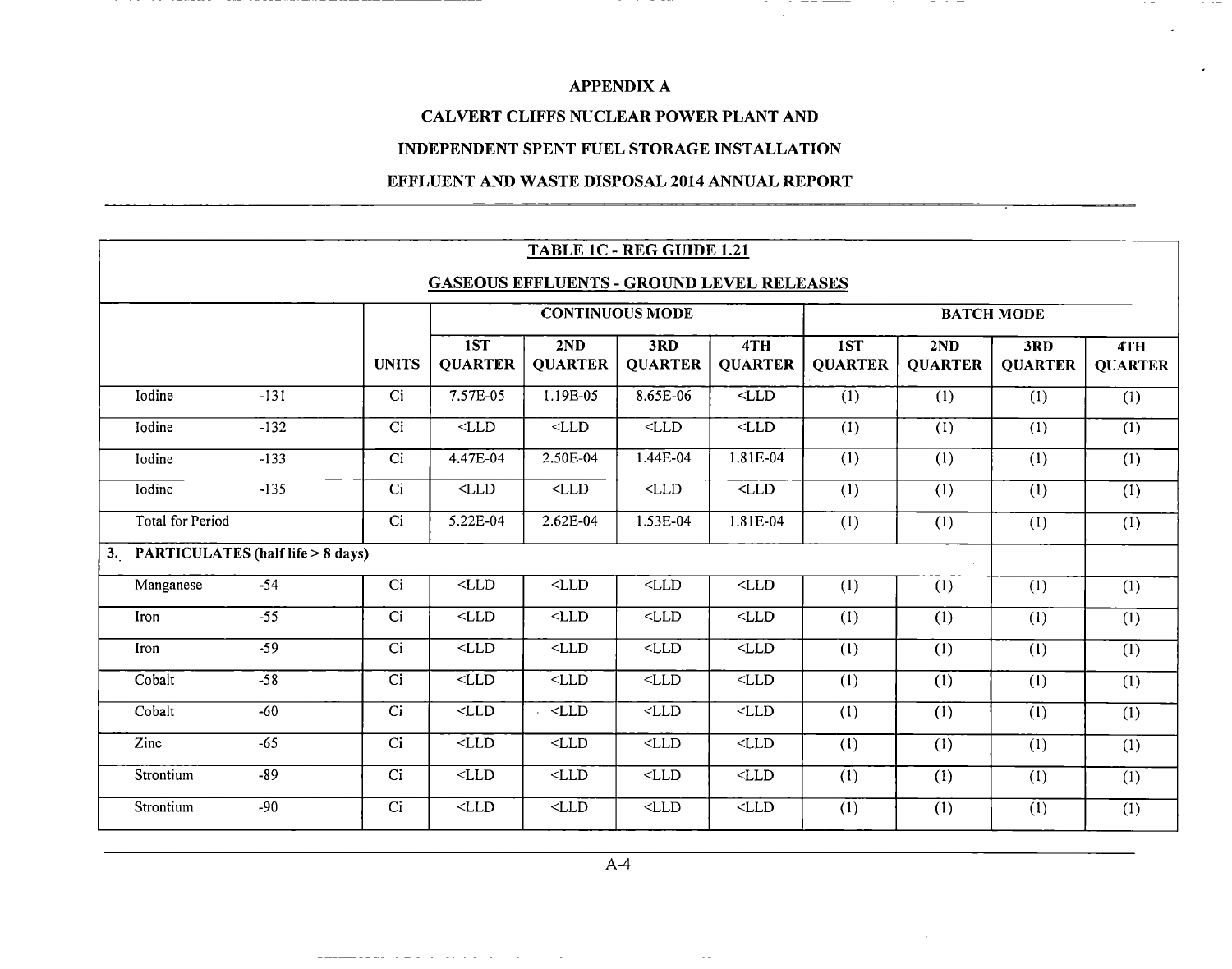### **CALVERT CLIFFS NUCLEAR POWER PLANT AND**

### **INDEPENDENT SPENT FUEL STORAGE INSTALLATION**

### **EFFLUENT AND WASTE DISPOSAL 2014 ANNUAL REPORT**

|                      |                                                  |                 |                       |                       | TABLE 1C - REG GUIDE 1.21 |                       |                       |                       |                       |                       |
|----------------------|--------------------------------------------------|-----------------|-----------------------|-----------------------|---------------------------|-----------------------|-----------------------|-----------------------|-----------------------|-----------------------|
|                      | <b>GASEOUS EFFLUENTS - GROUND LEVEL RELEASES</b> |                 |                       |                       |                           |                       |                       |                       |                       |                       |
|                      |                                                  |                 |                       |                       | <b>CONTINUOUS MODE</b>    |                       |                       |                       | <b>BATCH MODE</b>     |                       |
|                      |                                                  | <b>UNITS</b>    | 1ST<br><b>QUARTER</b> | 2ND<br><b>QUARTER</b> | 3RD<br><b>QUARTER</b>     | 4TH<br><b>QUARTER</b> | 1ST<br><b>QUARTER</b> | 2ND<br><b>QUARTER</b> | 3RD<br><b>QUARTER</b> | 4TH<br><b>QUARTER</b> |
| Molybdenum           | $-99$                                            | Ci              | $<$ LLD               | $<$ LLD               | $<$ LLD                   | $<$ LLD               | (1)                   | (1)                   | (1)                   | (1)                   |
| Cesium               | $-134$                                           | Ci              | $<$ LLD               | $<$ LLD               | $<$ LLD                   | $<$ LLD               | (1)                   | (1)                   | $\overline{(1)}$      | $\overline{(1)}$      |
| Cesium               | $-137$                                           | Ci              | $<$ LLD               | $<$ LLD               | $<$ LLD                   | $<$ LLD               | (1)                   | (1)                   | (1)                   | (1)                   |
| Cerium               | $-141$                                           | Ci              | $<$ LLD $\,$          | $<$ LLD               | $<$ LLD                   | $<$ LLD               | (1)                   | (1)                   | (1)                   | (1)                   |
| Cerium               | $-144$                                           | $\overline{ci}$ | $<$ LLD               | $<$ LLD               | $<$ LLD $\,$              | $<$ LLD               | (1)                   | (1)                   | (1)                   | (1)                   |
| Total for period     |                                                  | Ci              | $<$ LLD               | $<$ LLD               | $<$ LLD                   | $<$ LLD               | (1)                   | (1)                   | (1)                   | (1)                   |
| 4.                   | <b>GROSS ALPHA RADIOACTIVITY</b>                 |                 |                       |                       |                           |                       |                       |                       |                       |                       |
| Gross Alpha          |                                                  | Ci              | $<$ LLD               | 9.80E-08              | 6.21E-07                  | $<$ LLD               | $<$ LLD $\,$          | $<$ LLD               | $<$ LLD               | $<$ LLD $\,$          |
| <b>TRITIUM</b><br>5. |                                                  |                 |                       |                       |                           |                       |                       |                       |                       |                       |
| Tritium              |                                                  | Ci              | 5.57E-01              | $3.47E + 00$          | 2.40E+00                  | 2.74E+00              | $<$ LLD               | 4.12E-01              | $<$ LLD $\,$          | $<$ LLD $\,$          |

### NOTES **TO TABLE 1C**

(1) Iodines and particulates in batch releases are accounted for with the main vent continuous samplers when the release is made through the plant main vent.

 $\sim 10$ 

 $\sim$ 

 $- - -$ 

and a series of the company

and the company of the state

 $\sim$ 

 $\sim$   $\sim$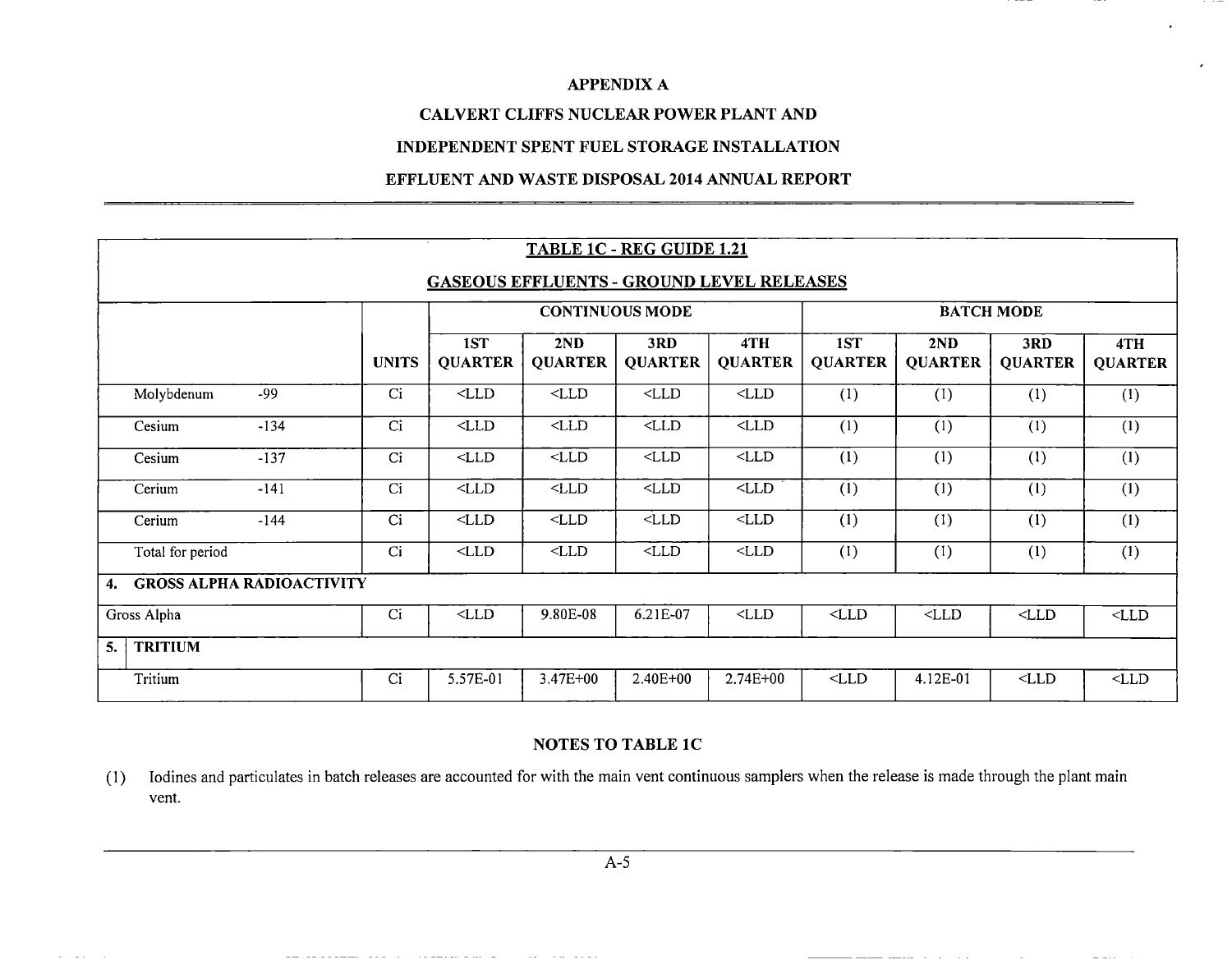$- - - -$ 

### **CALVERT CLIFFS NUCLEAR POWER PLANT AND**

#### **INDEPENDENT SPENT FUEL STORAGE INSTALLATION**

#### **EFFLUENT AND WASTE DISPOSAL 2014 ANNUAL REPORT**

|                |    |                                                        |                | <b>TABLE 2A - REG GUIDE 1.21</b> |                       |                       |                       |                               |
|----------------|----|--------------------------------------------------------|----------------|----------------------------------|-----------------------|-----------------------|-----------------------|-------------------------------|
|                |    | <b>LIQUID EFFLUENTS - SUMMATION OF ALL RELEASES</b>    |                |                                  |                       |                       |                       |                               |
|                |    |                                                        | <b>UNITS</b>   | 1ST<br><b>QUARTER</b>            | 2ND<br><b>QUARTER</b> | 3RD<br><b>QUARTER</b> | 4TH<br><b>QUARTER</b> | <b>EST. TOTAL</b><br>ERROR, % |
| A.             |    | <b>FISSION AND ACTIVATION PRODUCTS</b>                 |                |                                  |                       |                       |                       |                               |
|                | 1. | Total Release (not including tritium, gases,<br>alpha) | Ci             | 1.39E-02                         | 6.10E-03              | 5.46E-03              | 4.35E-03              | $±1.03E+01$                   |
|                | 2. | Average diluted concentration during period            | $\mu$ Ci/ml    | 6.03E-12                         | 2.49E-12              | 1.49E-12              | 1.18E-12              |                               |
|                | 3. | Percent of ODCM limit (1)                              | $\frac{0}{0}$  | 1.02E-02                         | 6.80E-03              | 7.09E-03              | 4.18E-03              |                               |
|                | 5. | Percent of ODCM limit (2)                              | %              | 2.20E-02                         | 9.63E-03              | 1.48E-02              | 1.25E-02              |                               |
| <b>B.</b>      |    | <b>TRITIUM</b>                                         |                |                                  |                       |                       |                       |                               |
|                | 1. | Total Release                                          | C <sub>i</sub> | 3.31E+02                         | $1.66E + 02$          | 3.05E+02              | 2.85E+02              | $±1.03E+01$                   |
|                | 2. | Average diluted concentration during period            | µCi/ml         | 1.43E-07                         | 6.78E-08              | 8.31E-08              | 7.73E-08              |                               |
|                | 3. | Percent of applicable limit (3)                        | $\%$           | 4.77E-03                         | 2.26E-03              | 2.77E-03              | 2.58E-03              |                               |
| $\mathbf{C}$ . |    | DISSOLVED AND ENTRAINED GASES                          |                |                                  |                       |                       |                       |                               |
|                | 1. | <b>Total Release</b>                                   | Ci             | 1.58E-02                         | $3.11E-04$            | $1.01E-02$            | 3.09E-04              | $±1.03E+01$                   |
|                | 2. | Average diluted concentration during period            | uCi/ml         | 6.84E-12                         | 1.27E-13              | 2.76E-12              | 8.40E-14              |                               |
| D.             |    | <b>GROSS ALPHA RADIOACTIVITY</b>                       |                |                                  |                       |                       |                       |                               |
|                | 1. | <b>Total Release</b>                                   | Ci             | $<$ LLD                          | $<$ LLD               | $<$ LLD               | $<$ LLD               | N/A                           |

 $\mathcal{L}$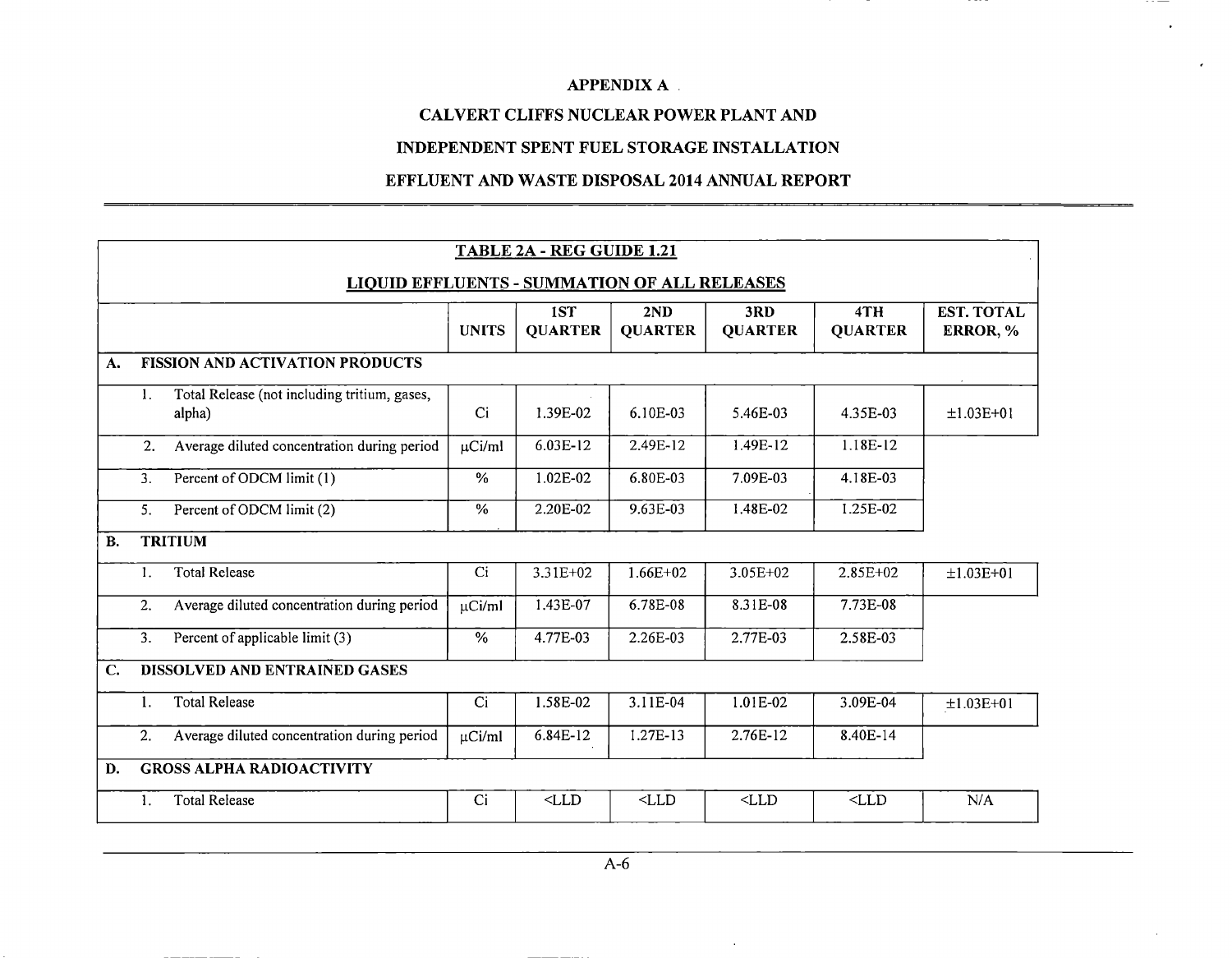### **CALVERT CLIFFS NUCLEAR POWER PLANT AND**

### **INDEPENDENT SPENT FUEL STORAGE INSTALLATION**

### **EFFLUENT AND WASTE DISPOSAL 2014 ANNUAL REPORT**

| Е. | <b>VOLUME OF WASTE RELEASED</b> (prior to dilution)              |        |            |            |            |            |             |  |
|----|------------------------------------------------------------------|--------|------------|------------|------------|------------|-------------|--|
|    | Volume processed through radwaste system                         |        |            |            |            |            |             |  |
|    |                                                                  | liters | 1.12E+08   | 1.07E+08   | 1.07E+08   | 1.16E+08   | $±1.30E+00$ |  |
|    | <b>VOLUME OF DILUTION WATER USED</b><br><b>DURING PERIOD (4)</b> | liters | $2.31E+12$ | $2.45E+12$ | $3.67E+12$ | $3.68E+12$ | $±1.64E+01$ |  |

### **NOTES TO TABLE 2A**

- (1) Percent of I.C.3 Quarterly Organ Dose Limit (10 mrem) to maximum exposed organ
- (2) Percent of I.C.3 Quarterly Whole Body Dose Limit (3 mrem)
- (3) Limit used is  $3 \times 10-3 \mu$ Ci/ml
- (4) Includes dilution water used during continuous discharges.
- *(5)* Liquid releases are higher than normal during refueling outages due to noble gases released from failed fuel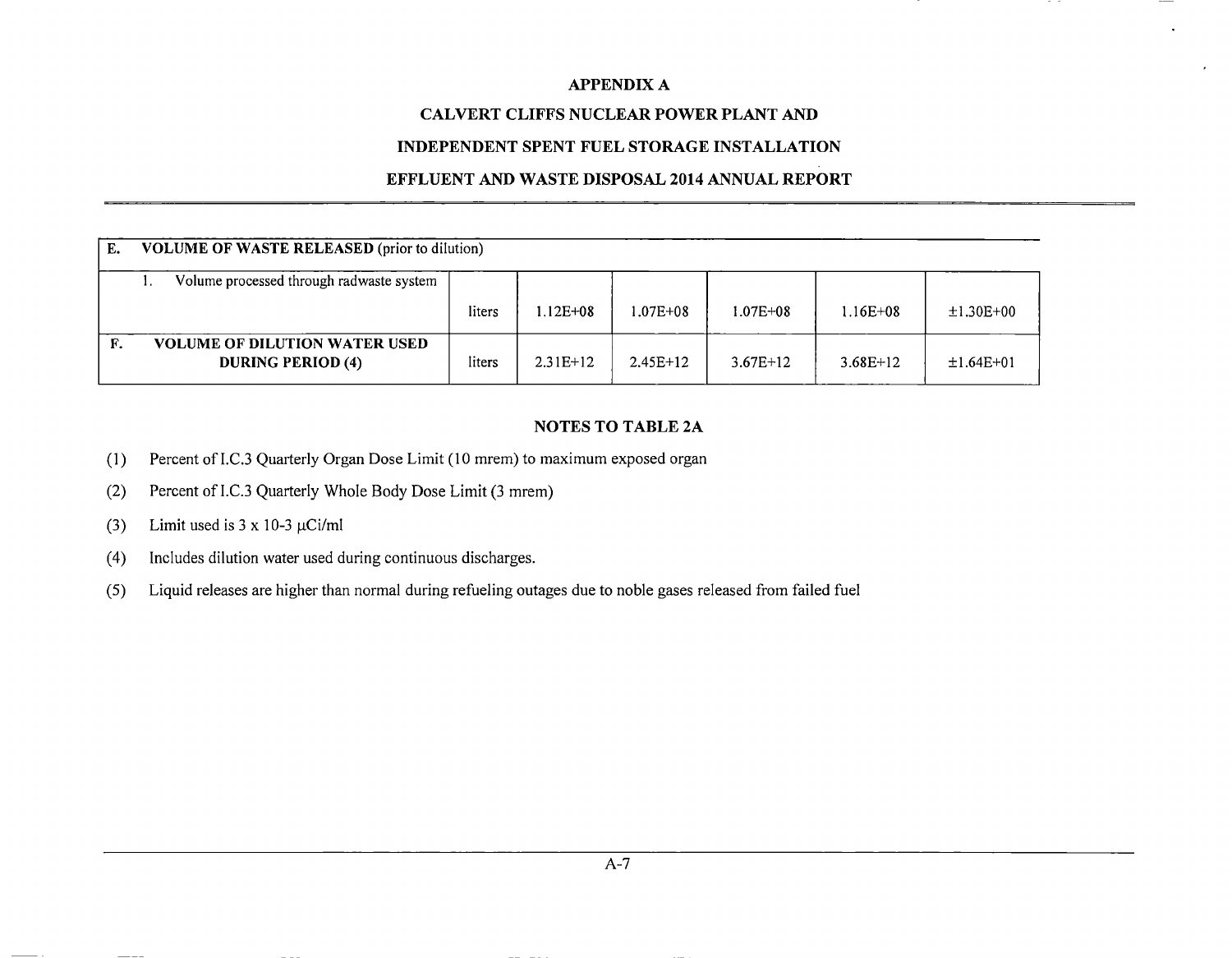$\cdots$   $\cdots$ 

\_\_\_\_\_\_\_

\_\_\_\_\_\_\_

### **CALVERT CLIFFS NUCLEAR POWER PLANT AND**

### **INDEPENDENT SPENT FUEL STORAGE INSTALLATION**

### **EFFLUENT AND WASTE DISPOSAL 2014 ANNUAL REPORT**

|                          |                                                     |                          |                         | TABLE 2B - REG GUIDE 1.21 |                          |                          |                   |                  |                |  |  |
|--------------------------|-----------------------------------------------------|--------------------------|-------------------------|---------------------------|--------------------------|--------------------------|-------------------|------------------|----------------|--|--|
|                          | $\boldsymbol{\varsigma}$<br><b>LIQUID EFFLUENTS</b> |                          |                         |                           |                          |                          |                   |                  |                |  |  |
|                          |                                                     |                          |                         | <b>CONTINUOUS MODE</b>    |                          |                          | <b>BATCH MODE</b> |                  |                |  |  |
|                          |                                                     | 1ST                      | 2ND                     | 3RD                       | 4TH                      | 1ST                      | 2ND               | 3RD              | 4TH            |  |  |
| <b>NUCLIDES RELEASED</b> | <b>Units</b>                                        | <b>QUARTER</b>           | <b>QUARTER</b>          | <b>QUARTER</b>            | <b>QUARTER</b>           | <b>QUARTER</b>           | <b>QUARTER</b>    | <b>QUARTER</b>   | <b>QUARTER</b> |  |  |
| $\text{Beryllium}-7$     | $\overline{Ci}$                                     | $<$ LLD                  | $<$ LLD                 | $<$ LLD                   | $<$ LLD $\,$             | $<$ LLD                  | $<$ LLD $\,$      | $<$ LLD          | $<$ LLD        |  |  |
| Sodium $-24$             | $\overline{Ci}$                                     | $\overline{\text{CLD}}$  | $<$ LLD                 | $<$ LLD                   | $\overline{\text{CLLD}}$ | $<$ LLD                  | $\overline{LLD}$  | $\overline{LLD}$ | $<$ LLD        |  |  |
| Chromium - 51            | Ci                                                  | $<$ LLD                  | $\overline{\text{CLD}}$ | $<$ LLD                   | $<$ LLD                  | $<$ LLD                  | 1.79E-04          | $<$ LLD          | $<$ LLD $\,$   |  |  |
| Manganese - 54           | $\overline{Ci}$                                     | $<$ LLD                  | $<$ LLD                 | $<$ LLD                   | $<$ LLD                  | 4.31E-05                 | $<$ LLD           | $<$ LLD          | 2.53E-05       |  |  |
| $\text{Iron} - 55$       | $\overline{Ci}$                                     | (2)                      | (2)                     | (2)                       | (2)                      | 2.75E-03                 | $<$ LLD           | 2.45E-03         | $<$ LLD        |  |  |
| $Cobalt - 57$            | $\overline{Ci}$                                     | $\overline{\text{CLD}}$  | $<$ LLD                 | $<$ LLD                   | $<$ LLD                  | $\overline{\text{CLLD}}$ | $<$ LLD           | $<$ LLD          | $<$ LLD        |  |  |
| $\vert$ Cobalt – 58      | Ci                                                  | $<$ LLD                  | $<$ LLD                 | $<$ LLD                   | $<$ LLD                  | 7.77E-04                 | 1.18E-03          | 2.61E-04         | 3.56E-05       |  |  |
| $\text{Iron} - 59$       | $\overline{C}$                                      | $\overline{\text{CLLD}}$ | $<$ LLD                 | $<$ LLD                   | $<$ LLD                  | $1.74E-05$               | $<$ LLD           | $<$ LLD          | $<$ LLD        |  |  |
| $\vert$ Cobalt – 60      | Ci                                                  | $<$ LLD $\,$             | $<$ LLD                 | $<$ LLD                   | $<$ LLD                  | 1.84E-03                 | 6.00E-04          | 5.65E-04         | 2.24E-04       |  |  |
| Nickel-63                | Ci                                                  | $<$ LLD                  | $<$ LLD                 | $<$ LLD                   | $<$ LLD                  | $<$ LLD                  | 9.82E-04          | 8.84E-04         | 1.58E-03       |  |  |
| $\text{Zinc}-65$         | Ci                                                  | $<$ LLD $\,$             | $<$ LLD                 | $<$ LLD $\,$              | $<$ LLD                  | $<$ LLD $\,$             | $<$ LLD           | $<$ LLD $\,$     | $<$ LLD        |  |  |
| Strontium - 89           | $\overline{Ci}$                                     | $\overline{\text{CLLD}}$ | $<$ LLD                 | $<$ LLD                   | $\overline{\text{CLD}}$  | $<$ LLD                  | $<$ LLD $\,$      | $<$ LLD $\,$     | $<$ LLD        |  |  |
| Strontium - 90           | $\overline{C_1}$                                    | $<$ LLD $\,$             | $<$ LLD                 | $<$ LLD $\,$              | $<$ LLD $\,$             | $<$ LLD $\,$             | $<$ LLD           | $<$ LLD $\,$     | $<$ LLD $\,$   |  |  |
| Strontium – 91           | Ci                                                  | $<$ LLD                  | $<$ LLD                 | $<$ LLD $\,$              | $<$ LLD $\,$             | $<$ LLD $\,$             | $<$ LLD           | $<$ LLD          | $<$ LLD $\,$   |  |  |

 $\omega=\omega=\omega/\omega$ 

. . . . . .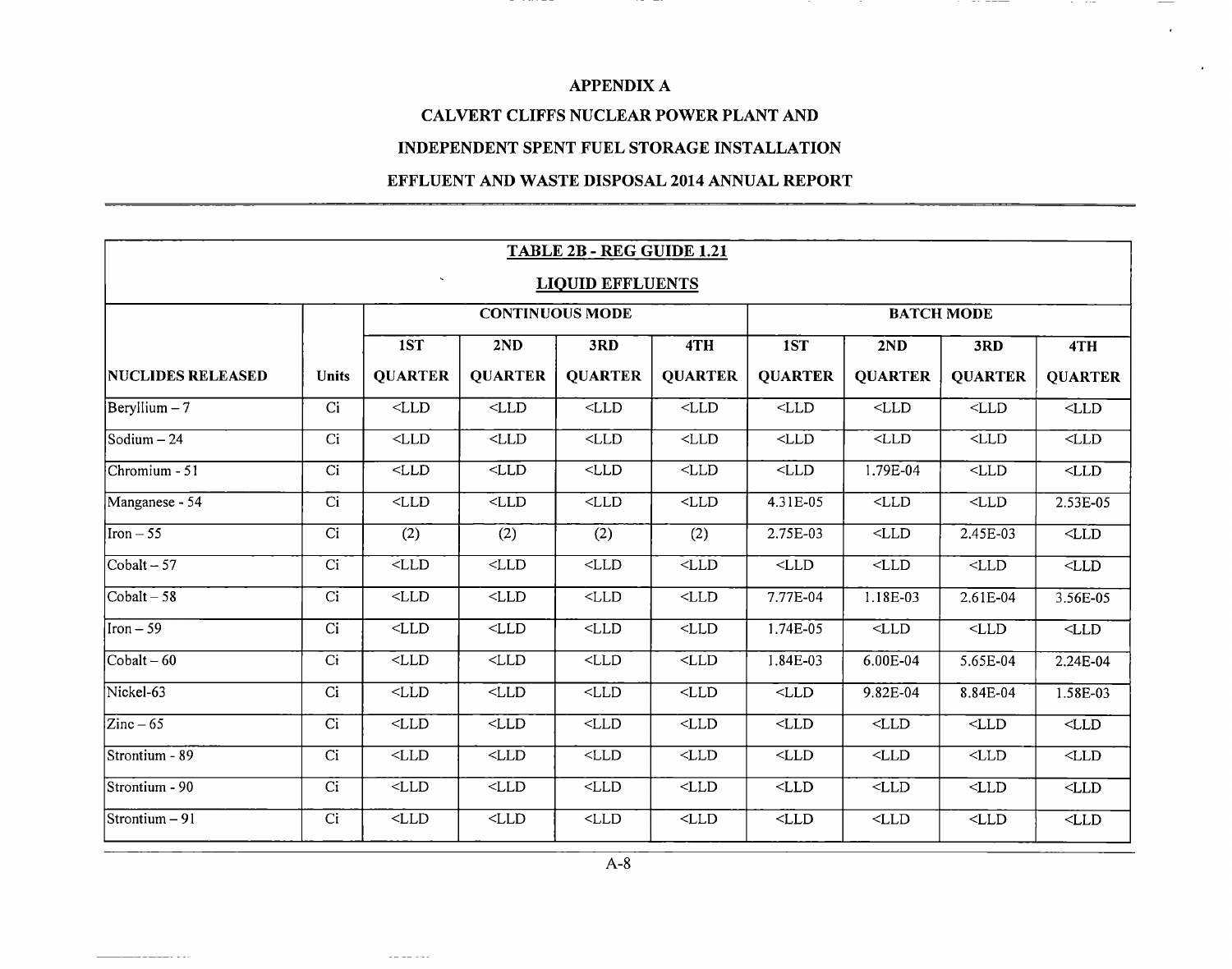### **CALVERT CLIFFS NUCLEAR POWER PLANT AND**

### **INDEPENDENT SPENT FUEL STORAGE INSTALLATION**

### **EFFLUENT AND WASTE DISPOSAL 2014 ANNUAL REPORT**

|                          |                         |                          |                          | TABLE 2B - REG GUIDE 1.21 |                          |                |                |                   |                          |
|--------------------------|-------------------------|--------------------------|--------------------------|---------------------------|--------------------------|----------------|----------------|-------------------|--------------------------|
|                          | <b>LIQUID EFFLUENTS</b> |                          |                          |                           |                          |                |                |                   |                          |
|                          |                         |                          |                          | <b>CONTINUOUS MODE</b>    |                          |                |                | <b>BATCH MODE</b> |                          |
|                          |                         | 1ST                      | 2ND                      | 3RD                       | 4TH                      | 1ST            | 2ND            | 3RD               | 4TH                      |
| <b>NUCLIDES RELEASED</b> | <b>Units</b>            | <b>QUARTER</b>           | <b>QUARTER</b>           | <b>QUARTER</b>            | <b>QUARTER</b>           | <b>QUARTER</b> | <b>QUARTER</b> | <b>QUARTER</b>    | <b>QUARTER</b>           |
| Strontium - 92           | Ci                      | $<$ LLD                  | $<$ LLD                  | $<$ LLD                   | $<$ LLD                  | $<$ LLD $\,$   | $<$ LLD        | $<$ LLD           | $<$ LLD                  |
| Niobium - 95             | $\overline{C}$          | $\overline{\text{CLD}}$  | $<$ LLD                  | $<$ LLD                   | $<$ LLD                  | $<$ LLD        | $6.82E-05$     | $\overline{LLD}$  | $\sqrt{\text{LLD}}$      |
| Zirconium - 95           | Ci                      | $\overline{\text{CLLD}}$ | $<$ LLD                  | $\overline{\text{CLLD}}$  | $\overline{\text{LLD}}$  | $<$ LLD        | 6.34E-05       | $<$ LLD           | $\overline{\text{CLLD}}$ |
| Niobium - 97             | $\overline{Ci}$         | $<$ LLD                  | $<$ LLD                  | $<$ LLD                   | $\overline{\text{CLLD}}$ | $<$ LLD        | $<$ LLD        | $<$ LLD           | $<$ LLD                  |
| Zirconium - 97           | $\overline{C}$          | $<$ LLD                  | $\overline{L}$           | $<$ LLD                   | $<$ LLD                  | $<$ LLD $\,$   | $<$ LLD        | $<$ LLD           | $\overline{\text{CLLD}}$ |
| Molybdenum - 99          | $\overline{Ci}$         | $<$ LLD                  | $\overline{LLD}$         | $<$ LLD                   | $<$ LLD                  | $<$ LLD        | $<$ LLD        | $<$ LLD           | $\overline{\text{CLD}}$  |
| Technetium - 99m         | Ci                      | $<$ LLD                  | $<$ LLD                  | $<$ LLD                   | $<$ LLD                  | $<$ LLD        | $<$ LLD        | $<$ LLD           | $<$ LLD                  |
| Ruthenium - 103          | Ci                      | $<$ LLD                  | $<$ LLD                  | $<$ LLD                   | $<$ LLD                  | $<$ LLD        | $<$ LLD        | $<$ LLD           | $\overline{LLD}$         |
| Rhodium - 105            | Ci                      | $<$ LLD                  | $<$ LLD                  | $<$ LLD                   | $<$ LLD                  | $<$ LLD $\,$   | $<$ LLD $\,$   | $<$ LLD           | $<$ LLD                  |
| Ruthenium - 105          | Ci                      | $<$ LLD                  | $<$ LLD                  | $<$ LLD                   | $<$ LLD                  | $<$ LLD        | $<$ LLD        | $<$ LLD $\,$      | $<$ LLD $\,$             |
| Silver - 110m            | C <sub>i</sub>          | $\overline{\text{CL}}$   | $<$ LLD                  | $\texttt{CLLD}$           | $<$ LLD $\,$             | $<$ LLD        | $<$ LLD $\,$   | $<$ LLD $\,$      | $<$ LLD                  |
| $Tin-113$                | $\overline{Ci}$         | $\overline{\text{CLD}}$  | $<$ LLD                  | $<$ LLD $\,$              | $<$ LLD $\,$             | $<$ LLD        | $<$ LLD        | $<$ LLD           | $\overline{\text{CLD}}$  |
| $Tin - 117m$             | $\overline{Ci}$         | $\overline{\text{CLLD}}$ | $\overline{\text{CLLD}}$ | $<$ LLD                   | $<$ LLD                  | $<$ LLD        | $<$ LLD $\,$   | $<$ LLD           | $<$ LLD                  |
| Antimony - 122           | Ci                      | $<$ LLD                  | $<$ LLD                  | $<$ LLD                   | $<$ LLD                  | 6.81E-05       | $<$ LLD        | $<$ LLD           | $<$ LLD                  |

A-9

and a control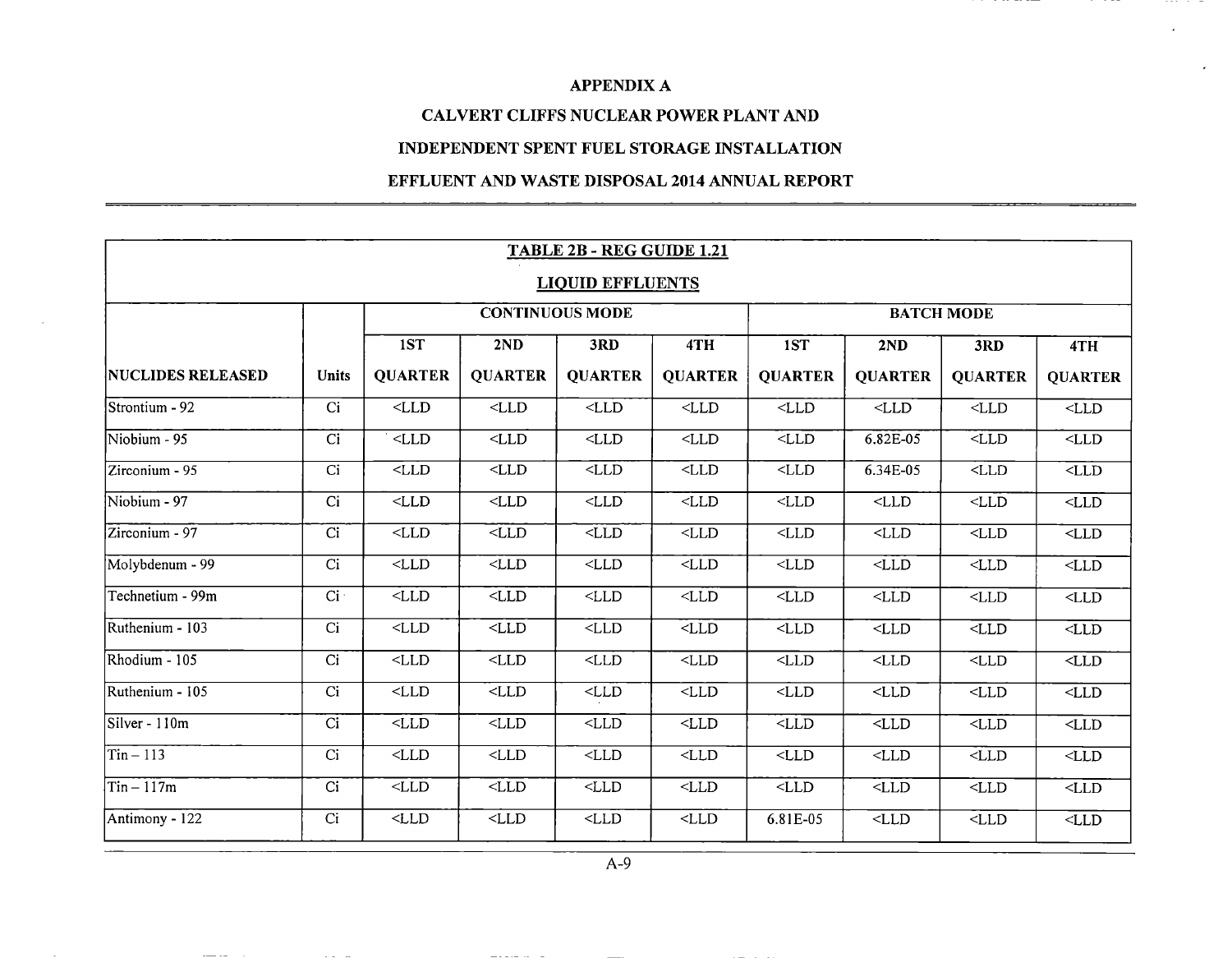### **CALVERT CLIFFS NUCLEAR POWER PLANT AND**

#### **INDEPENDENT SPENT FUEL STORAGE INSTALLATION**

### **EFFLUENT AND WASTE DISPOSAL 2014 ANNUAL REPORT**

|                                  |                         |                          |                          | TABLE 2B - REG GUIDE 1.21 |                         |                          |                         |                   |                         |
|----------------------------------|-------------------------|--------------------------|--------------------------|---------------------------|-------------------------|--------------------------|-------------------------|-------------------|-------------------------|
|                                  | <b>LIQUID EFFLUENTS</b> |                          |                          |                           |                         |                          |                         |                   |                         |
|                                  |                         |                          |                          | <b>CONTINUOUS MODE</b>    |                         |                          |                         | <b>BATCH MODE</b> |                         |
|                                  |                         | 1ST                      | 2ND                      | 3RD                       | 4TH                     | 1ST                      | 2ND                     | 3RD               | 4TH                     |
| <b>NUCLIDES RELEASED</b>         | <b>Units</b>            | <b>QUARTER</b>           | <b>QUARTER</b>           | <b>QUARTER</b>            | <b>QUARTER</b>          | <b>QUARTER</b>           | <b>QUARTER</b>          | <b>QUARTER</b>    | <b>QUARTER</b>          |
| $Antimony - 124$                 | Ci                      | $<$ LLD $\,$             | $<$ LLD                  | $<$ LLD                   | $<$ LLD                 | $<$ LLD                  | $<$ LLD                 | $<$ LLD $\,$      | $\overline{\text{SLD}}$ |
| Antimony - 125                   | Ci                      | $<$ LLD                  | $\overline{\text{CLLD}}$ | $<$ LLD                   | $<$ LLD                 | 2.72E-03                 | $<$ LLD                 | 2.92E-04          | $7.51E-05$              |
| Tellurium - 125m                 | Ci                      | $<$ LLD                  | $\overline{\text{CLD}}$  | $<$ LLD                   | $<$ LLD                 | $<$ LLD                  | $<$ LLD                 | $<$ LLD           | $-LLD$                  |
| Tellurium - 132                  | Ci                      | $<$ LLD                  | $<$ LLD                  | $<$ LLD $\,$              | $<$ LLD                 | $<$ LLD                  | $<$ LLD                 | $<$ LLD           | $\overline{\text{PLD}}$ |
| Iodine - 131                     | Ci                      | $<$ LLD                  | $<$ LLD                  | $<$ LLD                   | $\overline{\text{CLD}}$ | $<$ LLD                  | $\overline{\text{CLD}}$ | $<$ LLD           | $\overline{\text{PLD}}$ |
| Iodine - 132                     | $\overline{Ci}$         | $\overline{\text{CL}}$   | $<$ LLD                  | $<$ LLD $\,$              | $<$ LLD                 | $<$ LLD                  | $<$ LLD                 | $<$ LLD $\,$      | LLD                     |
| Iodine $-133$                    | Ci                      | $<$ LLD                  | $<$ LLD                  | $<$ LLD                   | $<$ LLD                 | $<$ LLD                  | $<$ LLD                 | $<$ LLD           | $-LLD$                  |
| Iodine $-135$                    | Ci                      | $<$ LLD                  | $<$ LLD                  | $<$ LLD                   | $<$ LLD                 | $<$ LLD $\,$             | $<$ LLD                 | $<$ LLD $\,$      | $\overline{\text{PLD}}$ |
| Cesium - 134                     | Ci                      | $<$ LLD                  | $<$ LLD $\,$             | $<$ LLD                   | $<$ LLD                 | 6.11E-04                 | 3.04E-04                | 6.90E-05          | 1.68E-04                |
| $Cesium - 136$                   | Ci                      | $<$ LLD                  | $<$ LL $\overline{D}$    | $<$ LLD                   | $<$ LLD $\,$            | $<$ LLD                  | $<$ LLD                 | $<$ LLD           | $<$ LLD                 |
| $Cesium - 137$                   | Ci                      | $<$ LLD $\,$             | $<$ LLD                  | $<$ LLD                   | $<$ LLD                 | 5.09E-03                 | 2.72E-03                | $9.38E - 04$      | 2.23E-03                |
| $\overline{\text{Barium} - 140}$ | Ci                      | $<$ LLD                  | $<$ LLD                  | $<$ LLD                   | $\overline{\text{PLD}}$ | $\overline{\text{CLID}}$ | $<$ LLD                 | $<$ LLD $\,$      | $\overline{\text{PLD}}$ |
| Lanthanum - 140                  | Ci                      | $<$ LLD                  | $<$ LLD                  | $<$ LLD $\,$              | $<$ LLD $\,$            | $<$ LLD $\,$             | $<$ LLD                 | $<$ LLD $\,$      | $<$ LLD                 |
| $Cerium - 144$                   | Ci                      | $\overline{\text{CLLD}}$ | $\overline{\text{CLLD}}$ | $<$ LLD                   | $<$ LLD                 | $<$ LLD                  | $<$ LLD                 | $<$ LLD           | LLD                     |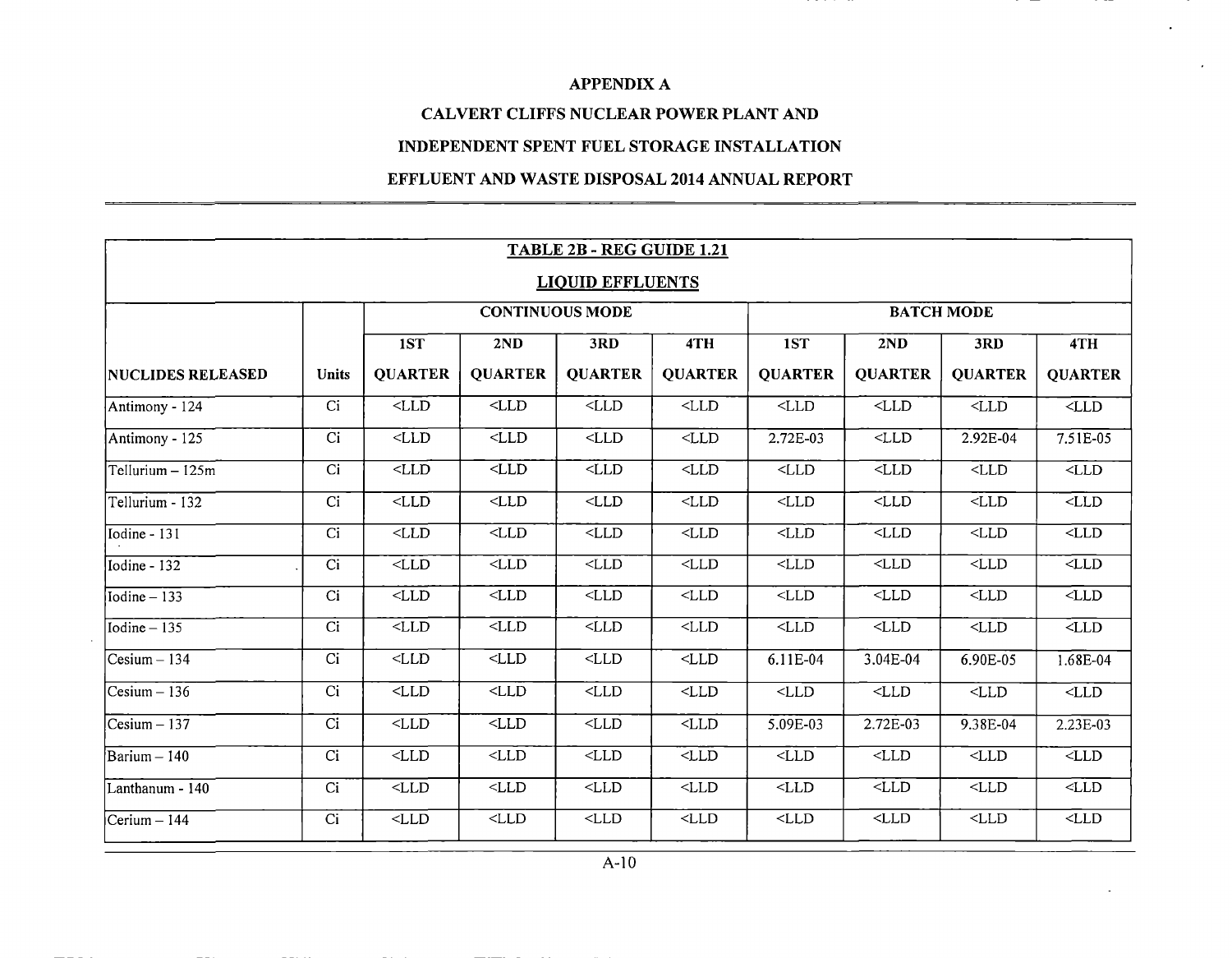### **CALVERT CLIFFS NUCLEAR POWER PLANT AND**

### **INDEPENDENT SPENT FUEL STORAGE INSTALLATION**

### **EFFLUENT AND WASTE DISPOSAL 2014 ANNUAL REPORT**

|                                    |                         |                  |                | <b>TABLE 2B - REG GUIDE 1.21</b> |                |                |                |                         |                          |
|------------------------------------|-------------------------|------------------|----------------|----------------------------------|----------------|----------------|----------------|-------------------------|--------------------------|
|                                    | <b>LIQUID EFFLUENTS</b> |                  |                |                                  |                |                |                |                         |                          |
|                                    |                         |                  |                | <b>CONTINUOUS MODE</b>           |                |                |                | <b>BATCH MODE</b>       |                          |
|                                    |                         | 1ST              | 2ND            | 3RD                              | 4TH            | 1ST            | 2ND            | 3RD                     | 4TH                      |
| <b>NUCLIDES RELEASED</b>           | <b>Units</b>            | <b>QUARTER</b>   | <b>QUARTER</b> | <b>QUARTER</b>                   | <b>QUARTER</b> | <b>QUARTER</b> | <b>QUARTER</b> | <b>QUARTER</b>          | <b>QUARTER</b>           |
| $\text{Europium} - 154$            | Ci                      | $<$ LLD          | $<$ LLD        | $<$ LLD                          | $<$ LLD        | $<$ LLD        | $<$ LLD        | $<$ LLD                 | $<$ LLD                  |
| $\left \text{European}-155\right $ | Ci                      | $<$ LLD          | $<$ LLD        | $<$ LLD                          | $<$ LLD        | $<$ LLD        | $<$ LLD        | $<$ LLD                 | $<$ LLD                  |
| $\text{Tungsten} - 187$            | Ci                      | $\overline{LLD}$ | $<$ LLD        | $<$ LLD                          | $<$ LLD        | $<$ LD         | $<$ LLD        | $<$ LLD                 | $<$ LLD $\,$             |
| Total For Period                   | Ci                      | $<$ LLD          | $<$ LLD        | $<$ LLD                          | $<$ LLD        | 1.39E-02       | 6.10E-03       | 5.46E-03                | 4.35E-03                 |
| $Krypton-85$                       | Ci                      | $<$ LLD          | $<$ LLD        | $<$ LLD                          | $<$ LLD $\,$   | $<$ LLD        | $<$ LLD        | 1.01E-02                | $\overline{\text{PLD}}$  |
| $\overline{\text{Xenon}}$ - 131m   | Ci                      | $<$ LLD          | $<$ LLD        | $<$ LLD                          | $<$ LLD        | $<$ LLD        | $<$ LLD        | $\overline{\text{CLD}}$ | $<$ LLD                  |
| $Xenon - 133$                      | Ci                      | $<$ LLD          | $<$ LLD        | $<$ LLD                          | $<$ LLD        | 1.55E-02       | 3.11E-04       | 6.90E-05                | 3.09E-04                 |
| $Xenon - 133m$                     | Ci                      | $<$ LLD          | $<$ LLD        | $<$ LLD                          | $<$ LLD        | $<$ LLD        | $<$ LLD        | $<$ LLD                 | $\overline{\text{CLLD}}$ |
| $Xenon - 135$                      | Ci                      | $<$ LLD $\,$     | $<$ LLD        | $<$ LLD                          | $<$ LLD        | 3.17E-04       | $<$ LLD        | $<$ LLD                 | $<$ LLD $\,$             |
| <b>Total For Period</b>            | Ci                      | $<$ LLD          | $<$ LLD        | $<$ LLD                          | $<$ LLD        | 1.58E-02       | 3.11E-04       | 1.01E-02                | 3.09E-04                 |
| Tritium                            | Ci                      | 5.75E-02         | 1.32E-01       | 9.78E-02                         | 1.53E-01       | 3.31E+02       | $1.66E + 02$   | 3.05E+02                | $2.85E+02$               |
| Total For Period                   | Ci                      | 5.75E-02         | 1.32E-01       | 9.78E-02                         | 1.53E-01       | 3.31E+02       | $1.66E + 02$   | 3.05E+02                | $2.85E+02$               |

the second contract of the second second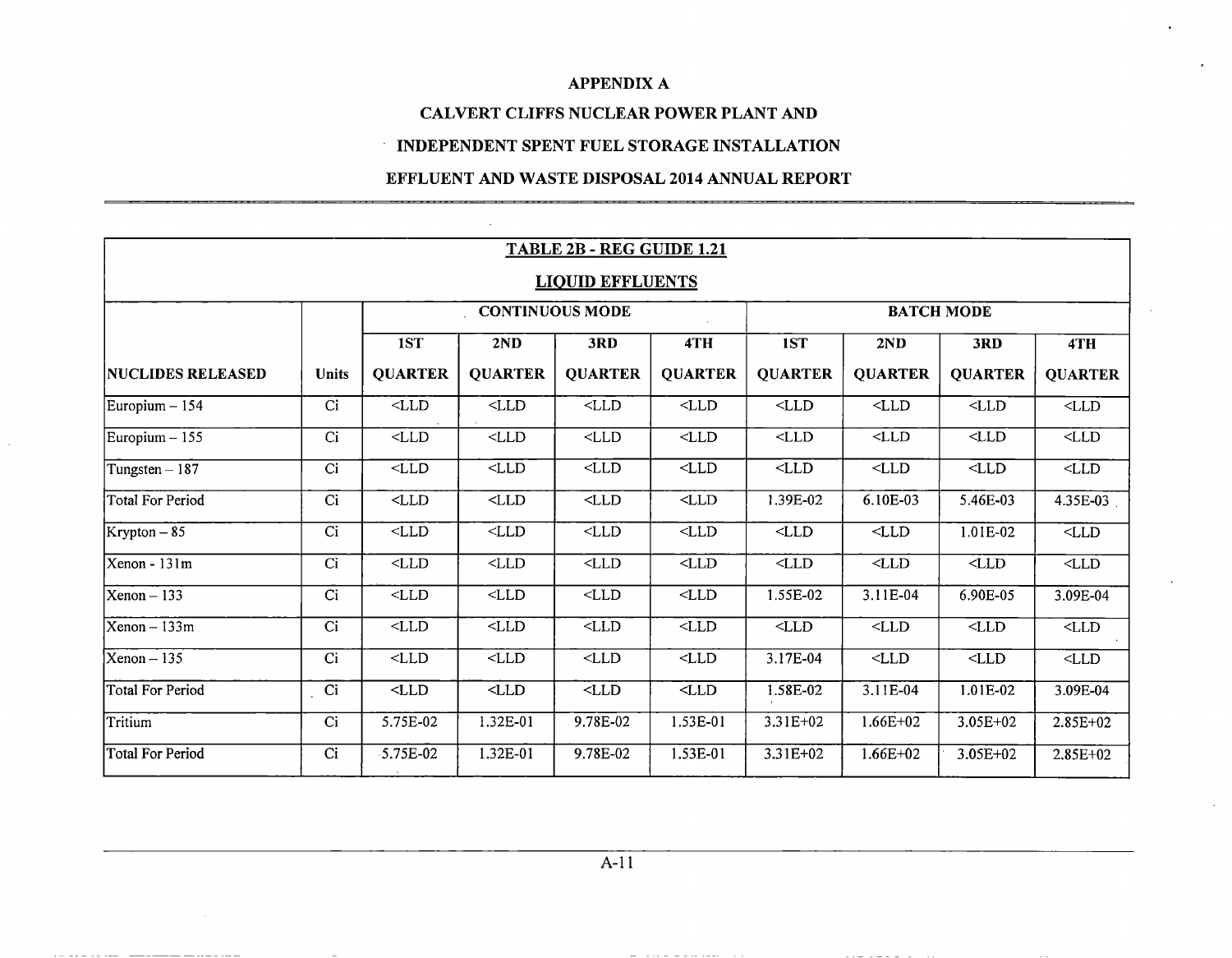### **CALVERT CLIFFS NUCLEAR POWER PLANT AND**

### **INDEPENDENT SPENT FUEL STORAGE INSTALLATION**

#### **EFFLUENT AND WASTE DISPOSAL 2014 ANNUAL REPORT**

### **NOTES TO TABLE 2B**

- (1) Less than minimum detectable activity which meets the LLD requirements of ODCM Surveillance Requirement 4.11 .1 .1.1.
- (2) Continuous mode effluents are not analyzed for Fe-55.

**Sales State**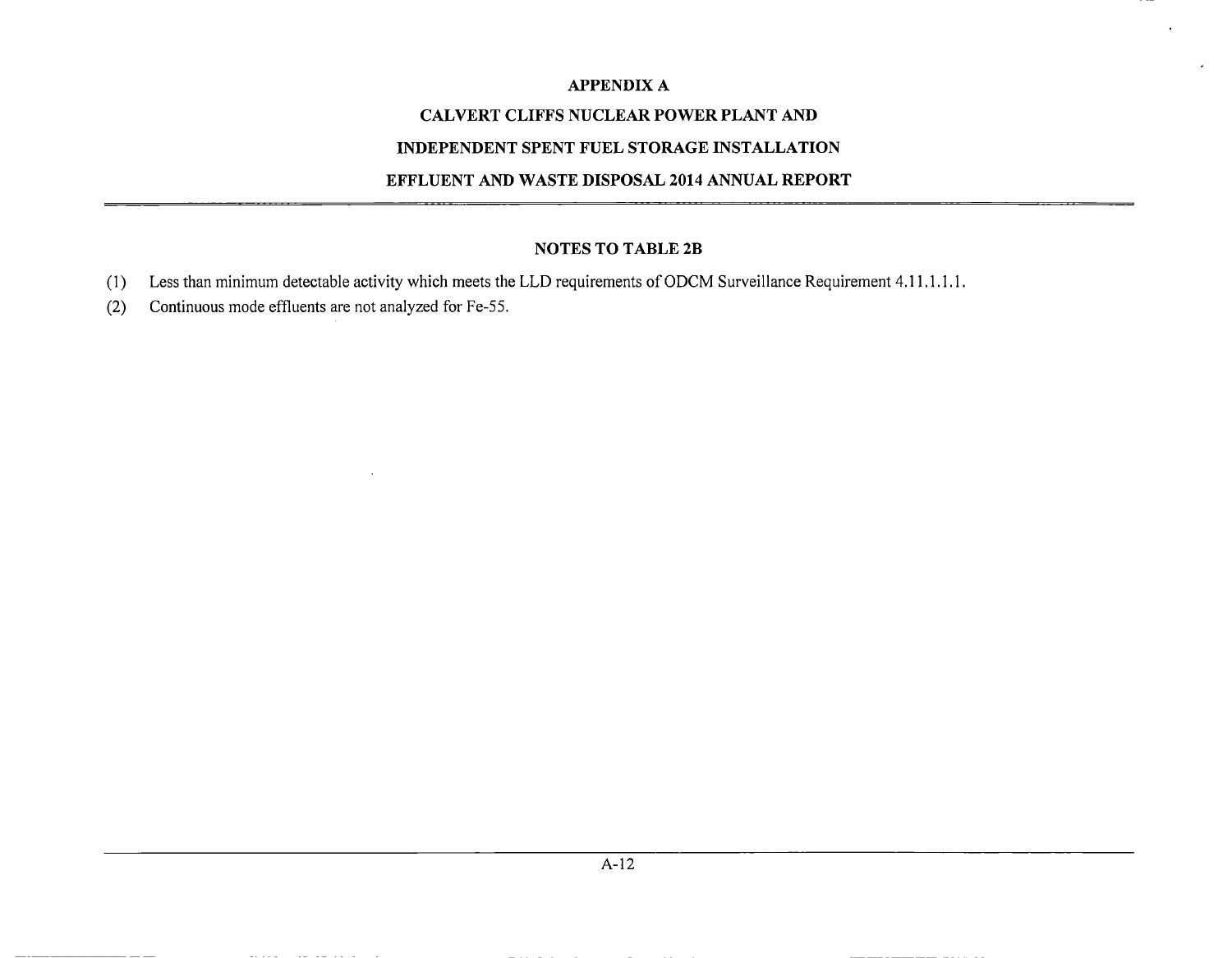#### **CALVERT CLIFFS NUCLEAR POWER PLANT AND**

#### **INDEPENDENT SPENT FUEL STORAGE INSTALLATION**

#### **EFFLUENT AND WASTE DISPOSAL 2014 ANNUAL REPORT**

### **TABLE 3A**

# **SOLID WASTE AND IRRADIATED FUEL SHIPMENTS**

### **A. SOLID WASTE SHIPPED OFFSITE FOR BURIAL OR DISPOSAL (NOT IRRADIATED FUEL)•**

|    | 1. Type of Waste                       | Units            | 12-Month Period | Est. Total Error % |
|----|----------------------------------------|------------------|-----------------|--------------------|
| a) | Spent resins, Filters                  | m <sup>3</sup>   | $1.69 + 01$     | 25%                |
|    |                                        | Ci               | $2.56E+02$      |                    |
| b) | Dry compressible                       | m <sup>3</sup>   | $4.14E + 02$    | 25%                |
|    | waste, contaminated<br>equipment, etc. | Ci               | $2.76E + 00$    |                    |
| c) | Irradiated components,                 | $\overline{m^3}$ | $0.00E + 00$    | N/A                |
|    | control rods, etc.                     | Ci               | $0.00E + 00$    |                    |
| d) | Other (cartridge filters,              | m <sup>3</sup>   | $5.80E + 02$    | 25%                |
|    | misc. dry<br>compressible, Oil)        | Ci               | 3.71E-01        |                    |
| e) | Solidification agent or<br>absorbent   | $\overline{m^3}$ | N/A             | N/A                |

Volume shipped represents waste generated prior to offsite volume reduction.

### 2. Estimate **of Major** Nuclides (By Type of Waste - Only nuclides >1 % are reported)

| Spent Resins, Filters |               |  |  |  |  |
|-----------------------|---------------|--|--|--|--|
| Nuclide               | Abundance (%) |  |  |  |  |
| Mn-54                 | 2.63          |  |  |  |  |
| Fe-55                 | 14.44         |  |  |  |  |
| $Co-58$               | 7.74          |  |  |  |  |
| Co-60                 | 21.56         |  |  |  |  |
| Ni-63                 | 18.54         |  |  |  |  |
| $Cs-134$              | 6.95          |  |  |  |  |
| $Cs-137$              | 25.92         |  |  |  |  |

A-13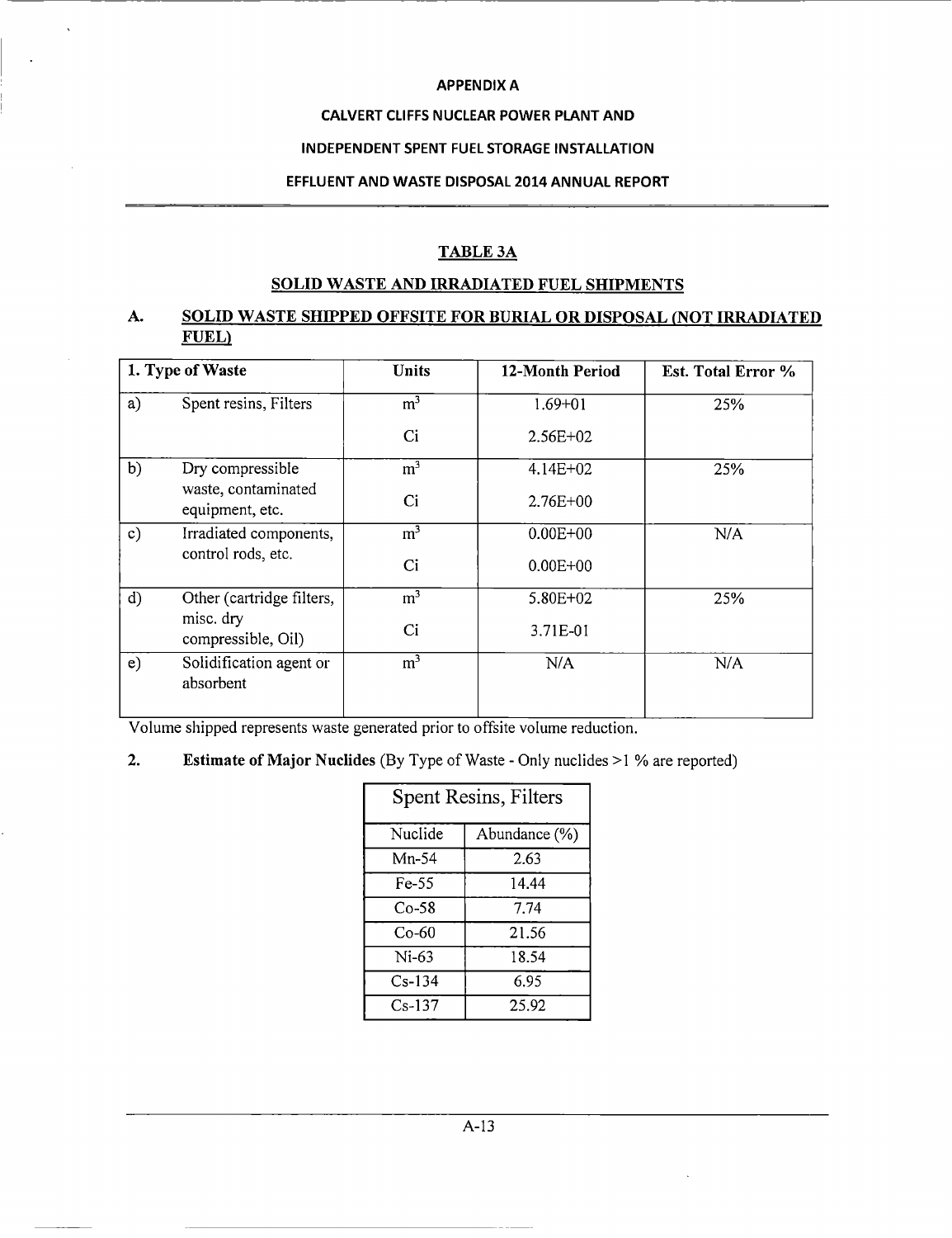-- -- -- -

#### **CALVERT CLIFFS NUCLEAR POWER PLANT AND**

#### **INDEPENDENT SPENT FUEL STORAGE INSTALLATION**

#### **EFFLUENT AND WASTE DISPOSAL 2014 ANNUAL REPORT**

**2. Estimate of Major Nuclides** (By Type of Waste - Only nuclides >1 **% are reported)(cont.)**

| Dry Active Waste |               |  |  |  |  |
|------------------|---------------|--|--|--|--|
| Nuclide          | Abundance (%) |  |  |  |  |
| $H-3$            | 1.33          |  |  |  |  |
| C-14             | 13.57         |  |  |  |  |
| Fe-55            | 15.12         |  |  |  |  |
| Co-58            | 12.83         |  |  |  |  |
| Co-60            | 17.81         |  |  |  |  |
| $Ni-63$          | 16.38         |  |  |  |  |
| $Zr-95$          | 5.68          |  |  |  |  |
| Nb-95            | 10.58         |  |  |  |  |
| $Cs-137$         | 2.81          |  |  |  |  |
| $P_{11} - 241$   | 1.30          |  |  |  |  |

|         | <b>Irradiated Components</b> |  |  |  |  |  |
|---------|------------------------------|--|--|--|--|--|
| Nuclide | Abundance (%)                |  |  |  |  |  |
| N/A     |                              |  |  |  |  |  |

| Other Waste    |               |  |
|----------------|---------------|--|
| Nuclide        | Abundance (%) |  |
| $H-3$          | 1.33          |  |
| $C-14$         | 13.62         |  |
| Fe-55          | 15.14         |  |
| Co-58          | 12.79         |  |
| Co-60          | 17.85         |  |
| $Ni-63$        | 16.42         |  |
| $Zr-95$        | 5.66          |  |
| Nb-95          | 10.50         |  |
| $Cs-137$       | 2.80          |  |
| $P_{11} - 241$ | 1.30          |  |

A-14